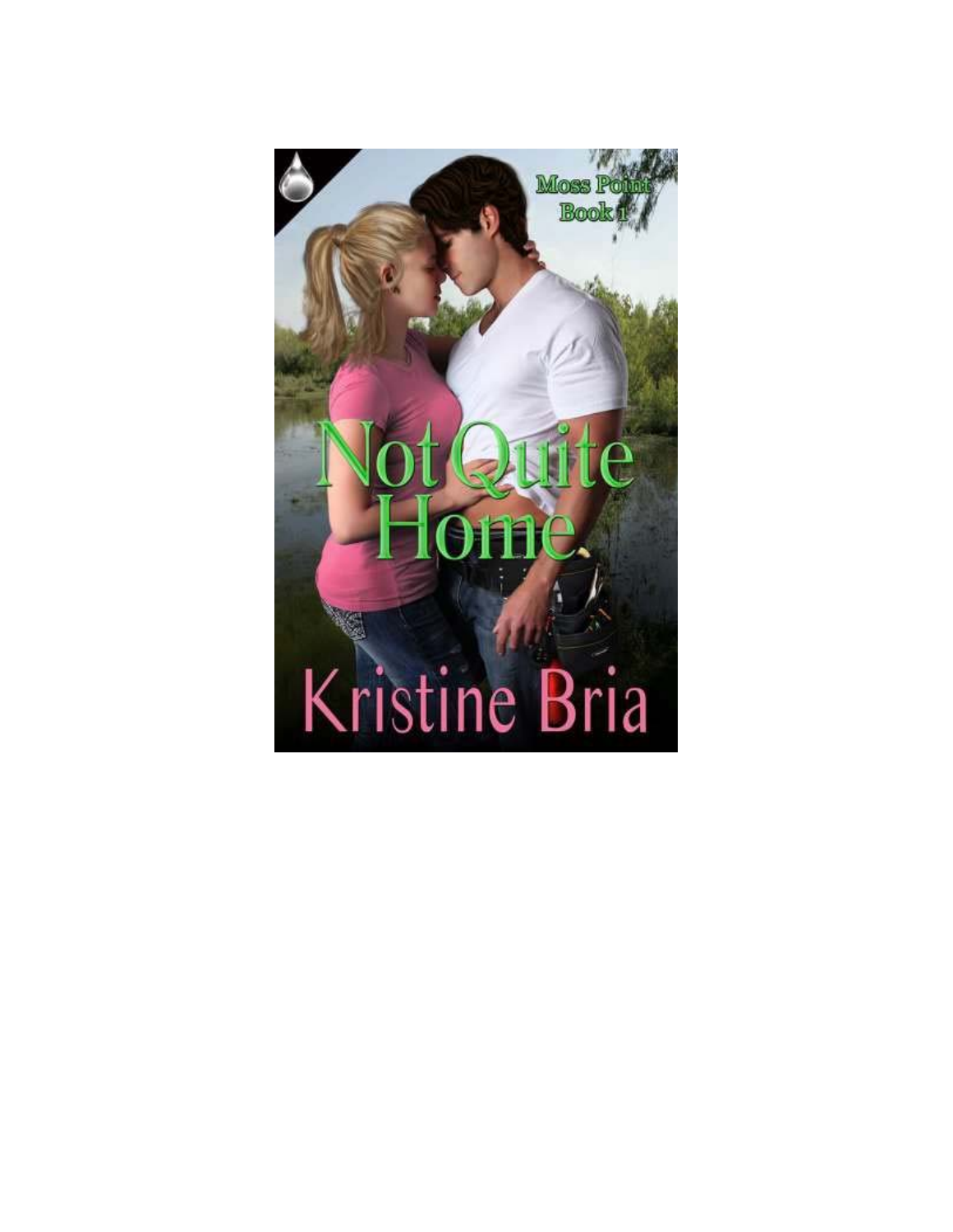**Not Quite Home**

## **Moss Point, Book 1**

# **Kristine Bria**

Published 2015

### ISBN: 978-1-62210-238-9

Published by Liquid Silver Books, imprint of Atlantic Bridge Publishing, 10509 Sedgegrass Dr, Indianapolis, Indiana 46235. Copyright © Published 2015, Kristine Bria. All rights reserved. No part of this publication may be reproduced, stored in a retrieval system, or transmitted in any form or by any means, electronic, mechanical, recording or otherwise, without the prior written permission of the author.

Manufactured in the United States of America

Liquid Silver Books

http://LSbooks.com

This is a work of fiction. The characters, incidents and dialogues in this book are of the author's imagination and are not to be construed as real. Any resemblance to actual events or persons, living or dead, is completely coincidental.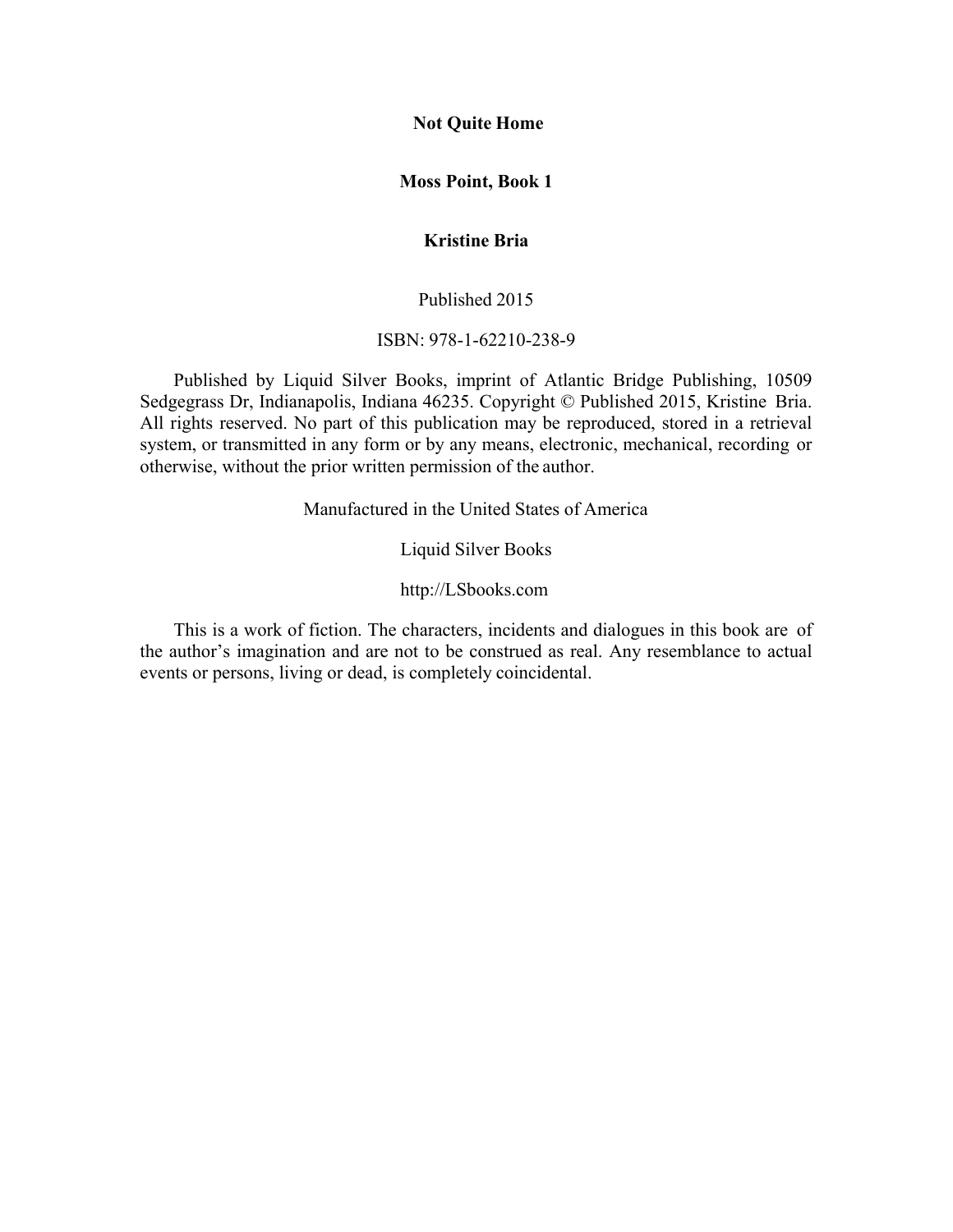### **Chapter 1**

Adam squeezed his eyes shut against the shelves filled with legal books and clenched his fingers in his hair. He didn't even have the benefit of a view from the high-rise office building in downtown Atlanta. Instead, he stared down the sleek oak conference table surrounded by trendy black chairs filled with relatives he had never met and never planned to see again.

The ghost of Nathaniel Aiken hadn't existed in Adam's world until after the stranger passed into the afterlife. Adam fought the urge to slouch through the reading of his greatuncle's will.

"Finally, to my great-nephew, Adam Moultrie, I bequeath Oakwood Plantation."

With monotone congratulations, the lawyer thrust the deed into Adam's shaking hands.

Adam dropped the paper on the table and fought to hide the chill that ran through his body.

He pulled out his phone and used an app to check in for his flight to Portland, Oregon, leaving Atlanta at six o'clock. Like that would erase his unwanted inheritance. If he weren't an architect, he would decline the damn thing. At least he'd be back to the comfort of blueprints and computer design systems tomorrow.

For the third time, he looked for a text from Jake Hatcher. Adam's half-sibling on paper was his full brother in every way but blood. He sent Jake a quick text. *Are you done?*

Jake fired back after a few seconds. *Just leaving Georgia Aquarium. Good news. Can't talk yet.*

Of course he couldn't. *See you at your hotel. I'm at least ten minutes away. If you beat me there, get me a drink.*

The fifteen-minute cab ride provided too much time to think. Years of escaping to the disintegrating antebellum house as an unruly teenager crept from the recesses of Adam's memory just as it peeked through the three-hundred-year-old oaks that canopied its sand and shell drive. Adam had thrown it and his hometown in his rearview mirror as soon as he graduated high school. Family was the reason he left. After fifteen years, family was forcing him back.

Adam squinted as he skulked into the hotel, leaving what should have been a beautiful afternoon to those lucky enough not to have had their lives upended by a scene straight from a soap opera. The drama-free life he engineered for himself had fallen under siege.

His brother sat at the bar, draft beer in hand, and a bourbon on the rocks waited for Adam when he arrived.

"Well?" Jake asked, wearing a mischievous grin that deepened Adam's scowl.

Adam took a gulp of the fiery liquid. "You aren't going to believe this. I don't."

He had no memories of his father, who effectively had disappeared when Adam was still in diapers. The man's only parting gifts were his blue eyes and chestnut hair. When the lawyers first called, they talked Adam through the family tree and maiden names he'd never heard.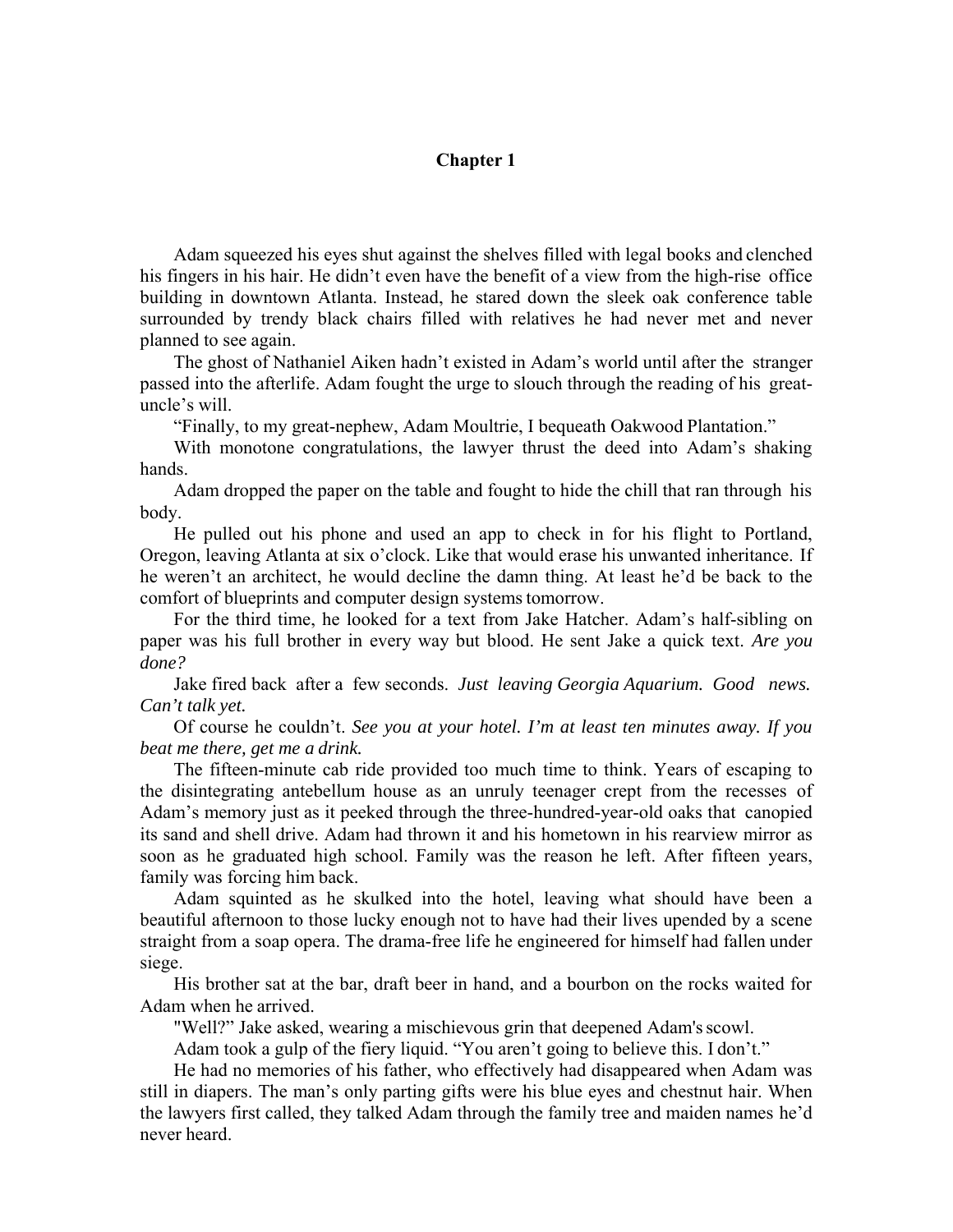He climbed atop the stool only after he'd finished his first drink and signaled for another. The disparity in the half-brothers' height was less obvious as they sat side by side. With Jake hovering about six inches above Adam and his green eyes peeking through sun-streaked hair that looked about a month overdue for a cut, no one would ever guess they were related.

Jake leaned in, concerned. "How bad can it be?"

"It seems I've inherited some property in Moss Point." Jake still lived in the little town nestled among the marshes and rivers that meandered down the coast of southern Georgia.

Jake fell back and guffawed so loudly the scant other patrons stared. "Howdy, neighbor."

"Don't think this means I'm coming back. I might just give it to you," Adam warned. He had never shared the devastating circumstances of his departure with Jake, which meant he'd never shared them with anyone.

"What kind of property?"

Adam took a swallow of his fresh drink for courage. "Oakwood." Every time he said it aloud, it generated a heavier weight on his shoulders, and he fought the urge to thunk his head on the polished wood.

Jake sat there staring at him, trying to absorb the truth of the situation. "Let me get this straight. My brother, Adam Moultrie, famed heathen of Moss Point, Georgia, is now the owner of the town's prestigious antebellum home?"

Adam absorbed the comment and snorted. "Yep. I hadn't thought about it from that angle. The way you put it, it's like the universe is playing some sort of perverse joke on all of us. You would be the one to find this funny."

They broke into laughter, and Jake raised a toast. "To Moss Point's newest upstanding citizen."

"Only until I can sell it." Shockingly, Adam defined "upstanding citizen" now, having learned to channel his temper into his work. He hadn't been in a fight since college, only finding motivation to develop self-control when the conduct board threatened to revoke his scholarship. No one in Portland knew his past. Nor would they ever if he had his way.

"Whatever," Jake scoffed. "In other news, I have an opportunity for a fellowship working on different conservation methods. Loggerhead turtles. I got the call before my meeting."

"Like you need to study some more." Jake had majored in marine biology after he fell in love with the endangered species on Bristow Island just off Moss Point. Jake strived hard to achieve his position at such a young age, but the effort as a volunteer and unpaid intern had afforded him scholarships, positions, and an excuse to stay away from their childhood home.

"You'll never guess where it is."

Adam absently crunched some bar snacks. "Somewhere between Cape Hatteras and Key West?"

"Not this time."

Adam's eyes widened. "Good for you. How far?"

"It's five hours to the Atlanta airport then another twenty hours in the air, not counting layovers."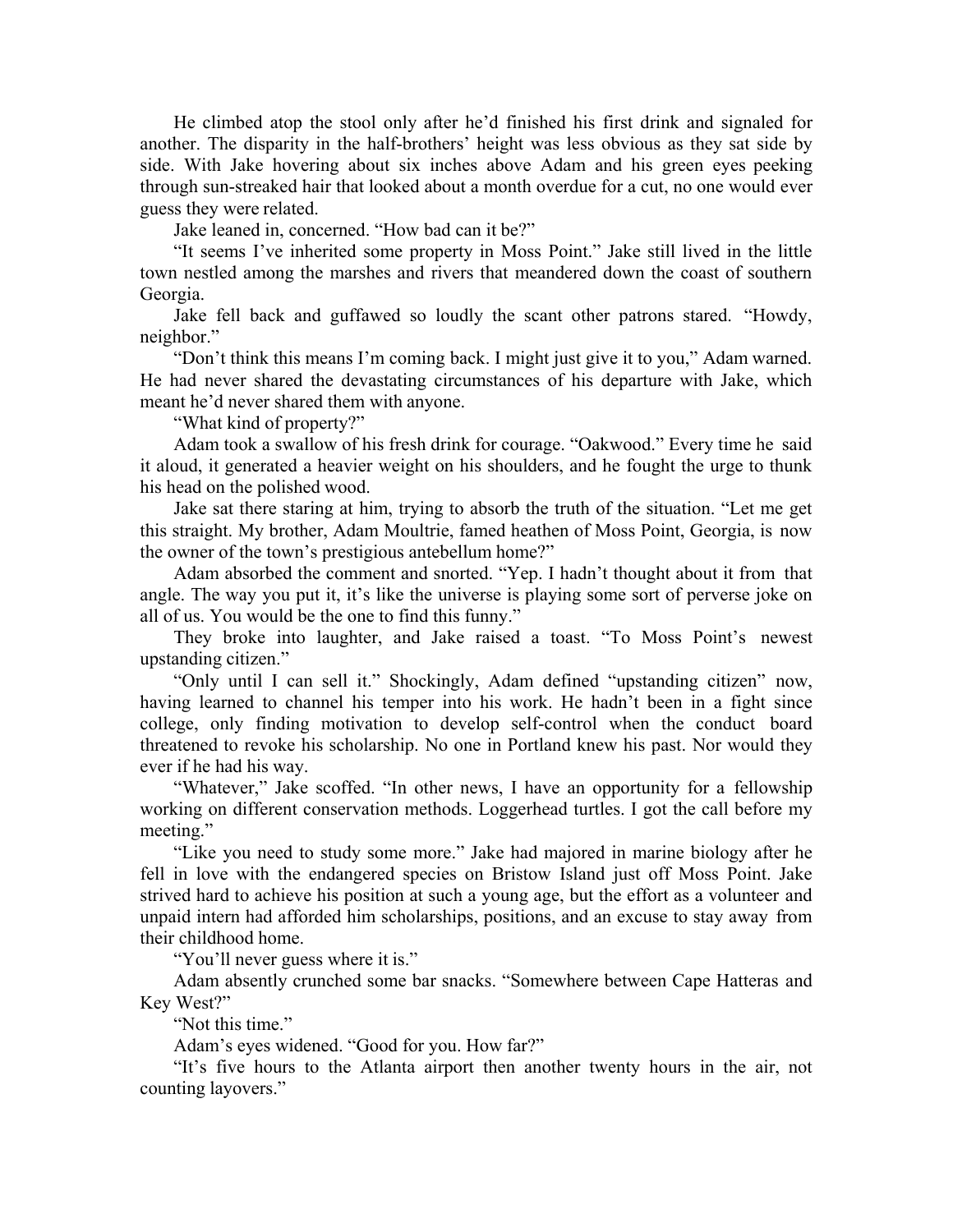Adam snapped the pretzel in his hand. "So that puts you where? In southeast Asia?"

"Australia. Tryon Island, off of Queensland. It's part of the Great Barrier Reef. I honestly can't believe I'm going." Jake shook his head and looked at his beer but didn't stop grinning.

"We've got to go to Vegas before you go."

"I leave in six weeks, and I have experiments to finish, volunteers and assistants to train. On top of that, it's the beginning of sea turtle nesting season so there will be hundreds of hours of fieldwork to coordinate. Last night was my going away party. We just didn't know it."

Adam had counted on Jake to be around to help him deal with this whole Oakwood situation. He might not actually physically need Jake to do anything, but Jake was the one person who would halfway understand, the one person Adam could reach out to with no holds barred, no questions asked. Instead, it was going to be a logistical nightmare to even locate his brother while they were both awake. *Do they have cell phone towers near the Great Barrier Reef? Or will Jake need to use a satellite phone?*

Adam fought an oncoming headache from just thinking about trying to contact his brother and only support system. Had Adam really become such a loner that his whole "system" was comprised of one person? *Pitiful*, he thought. But this was his reality. He would have to suck it up and fly solo. Oakwood was his albatross, after all. His and his alone. He would deal with it. Burdening Jake wasn't an option, not with him leaving so soon. It would be better not to involve him at all. For what felt like the millionth time in Adam's thirty-three years, he chose to be alone.

"How's Portland?" Jake interrupted Adam's thoughts. They hadn't taken time to really catch up last night, choosing to go out and enjoy the city instead.

"Wet. Cool. Just the way I like it." Cool, like Adam's semi-detached voice.

"Great. That's great." Jake paused. "Um, have you started seeing anyone?" Jake leaned forward, quite the opposite of the trademark slouch that the tall, lanky blond seemed perpetually stuck in. His questions were at odds with his posture.

"No. I'm not involved with anyone. You know I wouldn't have been buying those girls drinks at the dance club last night if I were."

Jake's shifted on the barstool. "I know."

"What's up, Jake? What aren't you telling me?"

"I hate to even have this conversation." Jake stopped, leaving Adam to imagine the worst.

*Don't ask. Don't ask.* "Is it about Lulu?" *Damn.* Adam's conscience overrode his brain. Lurleen Simpson Moultrie Hatcher was their mother, if you could call her that. Funny how people noticed she left home only to stumble to the liquor store or the pool hall by the bail bonds office. Like he and Jake had any influence over that. They couldn't control her. Hell, she'd chosen that lifestyle before they were out of diapers. It wasn't fair that only he and Jake experienced the town's shunning because Lulu was too wasted to care.

"No. I swing by every couple of days. Just to make sure she's okay. I drop off some groceries." Jake studied the condensation on his glass.

"No money, though, right? We agreed. No cash." Adam reinforced the point.

"No, no money. No more gift cards, either."

"What happened?"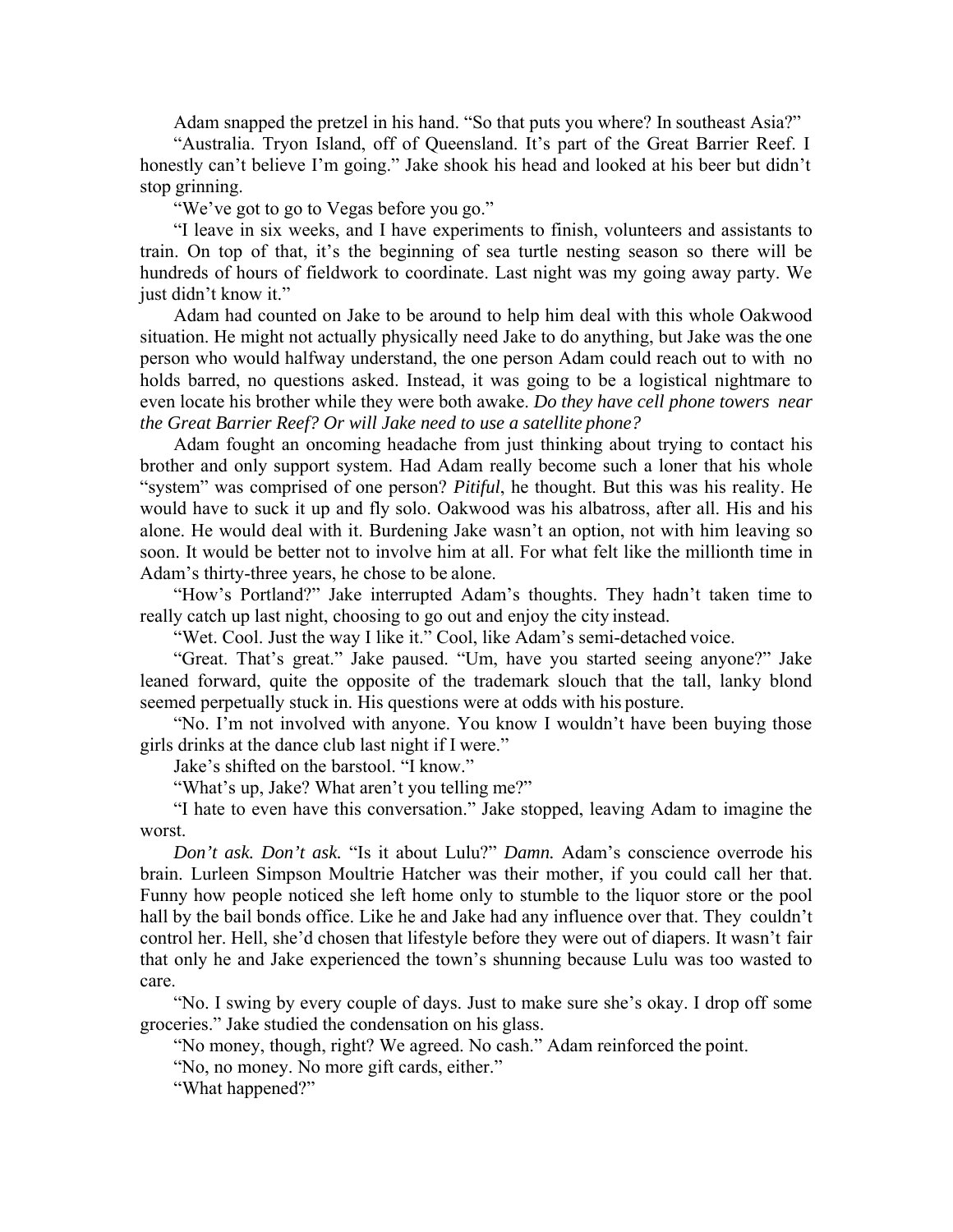"I got her one for the grocery store. Figured it would be okay since they don't sell hard liquor..."

"Jake."

"Bonehead move, right?"

Adam responded with a frown that shouted disappointment more than any of his words could convey. He sighed, not wanting to waste another breath on Lulu. "What else is going on?"

"Well, Mamaw and Papaw aren't getting around as well lately." Jake's dad's parents were the only grandparents either of them had ever known.

"Last month you said they were fine." Adam scowled.

Jake took a gulp of his beer. "They are. Mostly. I just didn't see the point in covering daily logistics when I was there to manage them."

"Explain." Adam cut straight to the heart of the matter, a skill that translated professionally and made him notorious for meeting his clients' needs.

"Papaw is starting to get cataracts. They aren't bad enough for surgery yet, but he's not driving as well as he used to and won't admit it. At least Mamaw knows she shouldn't be behind the wheel."

"How do they get to the store? Are you taking them everywhere? Do they need to move to assisted living?" Adam needed more information before he could conduct the research needed to generate solutions.

"Nah. He drives them around town, to the store and the beauty salon, but if they need to see a specialist in Savannah—like the eye surgeon—I drive them. And no, they definitely don't need assisted living."

"I'm happy to hire a limo or nursing assistance or someone to cook their meals, if it would help." Why would Adam need to go back? He could navigate this family minefield with no problems. He would coordinate with a driver and home healthcare by phone. And he would avoid setting a firm date for a visit.

Jake's ire came out on a growl. "Throwing money at a problem isn't the same as being there."

"Being there to do what?" The longer this dragged out, the closer Adam's mood swung to a volatile zone.

"You can check on them—and Lulu—in person. A stranger won't know how they used to be. Papaw doesn't tell me everything the doctor says, so I sneak in with him once in a while. Since you have to take care of your home anyway, there's no reason you can't do it."

No reason other than Adam having zero intention of leaving the existence he'd worked so hard for. Adam's stern tone ended the argument more effectively than his words. "Jake, you need to understand something. I don't want you to worry about anything except making the most of your fellowship. My life is in Portland, and I will do what needs to be done. I'll make sure that everyone is taken care of in the months that you're gone." *And I will do it without setting foot in Moss Point.* Adam wouldn't call it home.

\* \* \* \*

The next week Adam's attention was fully absorbed by a scale model of an office building that resembled a house of cards when he got the call from his contractor in Moss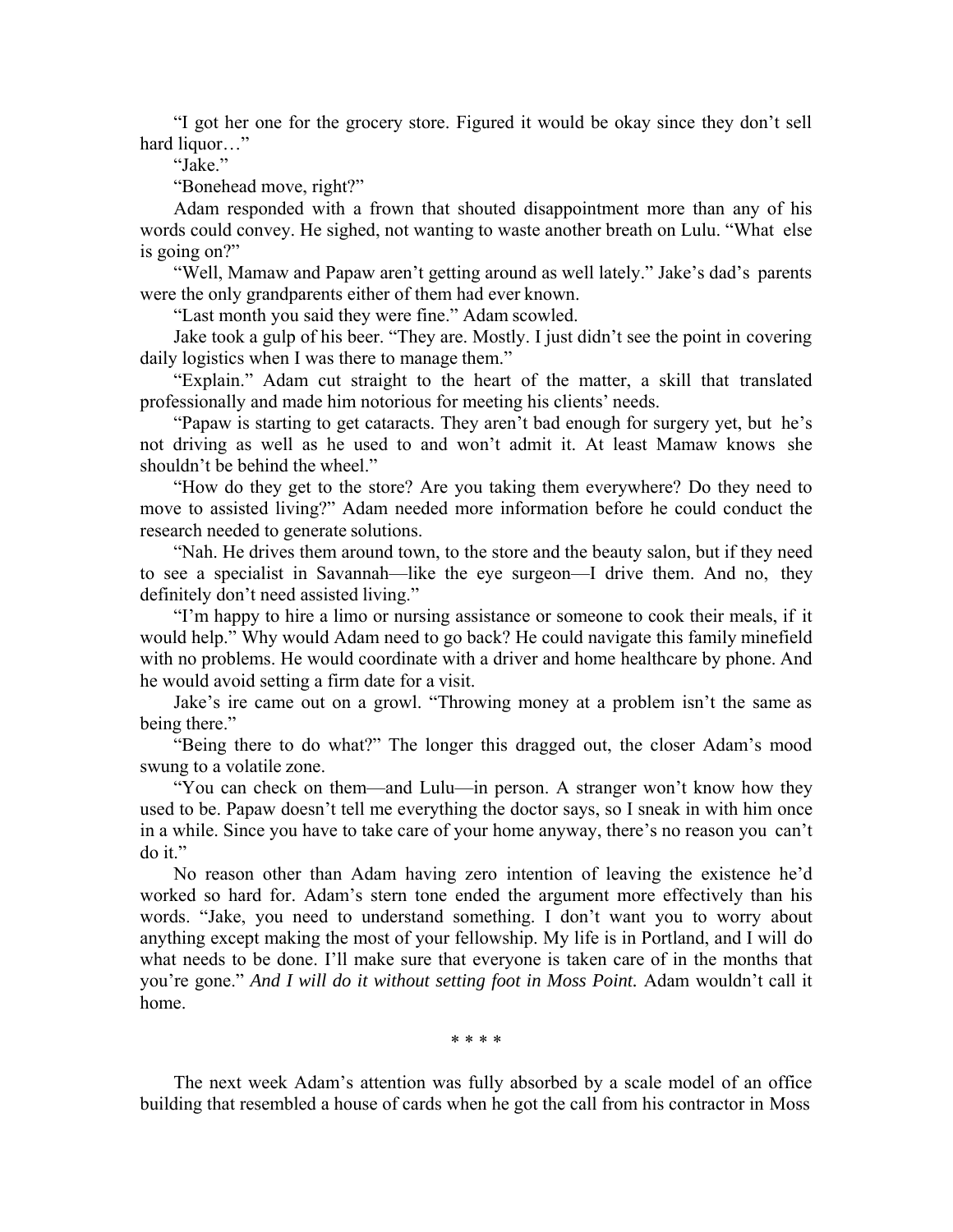Point. Eric Carter, the only builder in Moss Point, had been in Jake's class, three years behind Adam. He'd taken a similar track to Adam's in high school—in academics, not behavior. He'd studied everything from mechanical drawing to construction in order to learn the field from the bottom up. Because of that, Adam trusted Eric's knowledge, abilities, and opinions.

"What are we looking at?" Adam asked.

"The property hasn't been touched—by the owners, that is—since you last saw it. Most of the foundation is still solid, so all three levels are standing. There's a little crumbling in the brick around the basement entrances and in the kitchen area, but that's insignificant. The outside steps and handrails are completely gone now, but there are enough planks to hopscotch to an entrance since the support beams are intact."

Adam relaxed in his chair, scrawling notes out of habit on one of the firm's monogrammed pads. "What about the windows?"

"They're mostly intact, though the framing needs to be replaced."

"So I'm looking at years of work if I decide to restore it," Adam summarized.

"Basically, yeah. The only upgrades are the fresh beer cans. Looks like the kids are still partying there every weekend. Anyway, I'll email you the detailed report this afternoon."

"Thanks for keeping quiet about this. I owe you one." The last thing Adam wanted was for the firestorm of gossip about Oakwood to use him as kindling.

Eric chuckled. "No problem. I've told folks that someone from out of town inherited it. A long-lost relative. Someone started a betting pool. So far 'Damn Yankee' is winning over 'Internet Billionaire' and 'Wall Street Tycoon.' To my knowledge, your name hasn't made the list yet."

Adam laughed. There was nothing like gossip in southern towns. When it was good and juicy, it was better than the best TV shows. When it was bad, it caused more damage than a Revolutionary War cannon at Old Fort Jackson in Savannah.

"I'll look for your email, Eric. And thanks again for keeping this on the down low."

Relief crested over Adam as he expelled his mouthful of breath. He knew what shape the plantation had been in fifteen years ago, specifically prom night when he had toured the entire first floor in search of his date. With rotting porches and missing handrails, he'd recognized Oakwood as a deathtrap then. It had to be even more so now. Still, he wasn't ready to examine it in person.

Adam only had to step as far as his memories to see his new property liability. He knew what teenagers did there—primarily escaping from all forms of authority to drink whatever they could steal from their parents' liquor cabinets. Couples made out on sleeping bags. Shivering at ghosts in the shadows, girls sought safety with the boys who went as far as their dates would let them go. That was the attraction.

Legally Oakwood was an "attractive nuisance," a minefield of potential injuries for those who were too young to understand warning signs and made it their playground anyway. That would have to be remedied until he sold the property.

Planning to handle all of that remotely from Oregon, he opened his email and started a work list for Eric from his verbal report. Adding "No Trespassing" signs to the perimeter of the property and blocking points of entry to the house were top priorities. Adam would pay overtime to expedite the process. He saved the draft, locking it in a mental box with all things Moss Point, and returned to the knife and cardboard and safety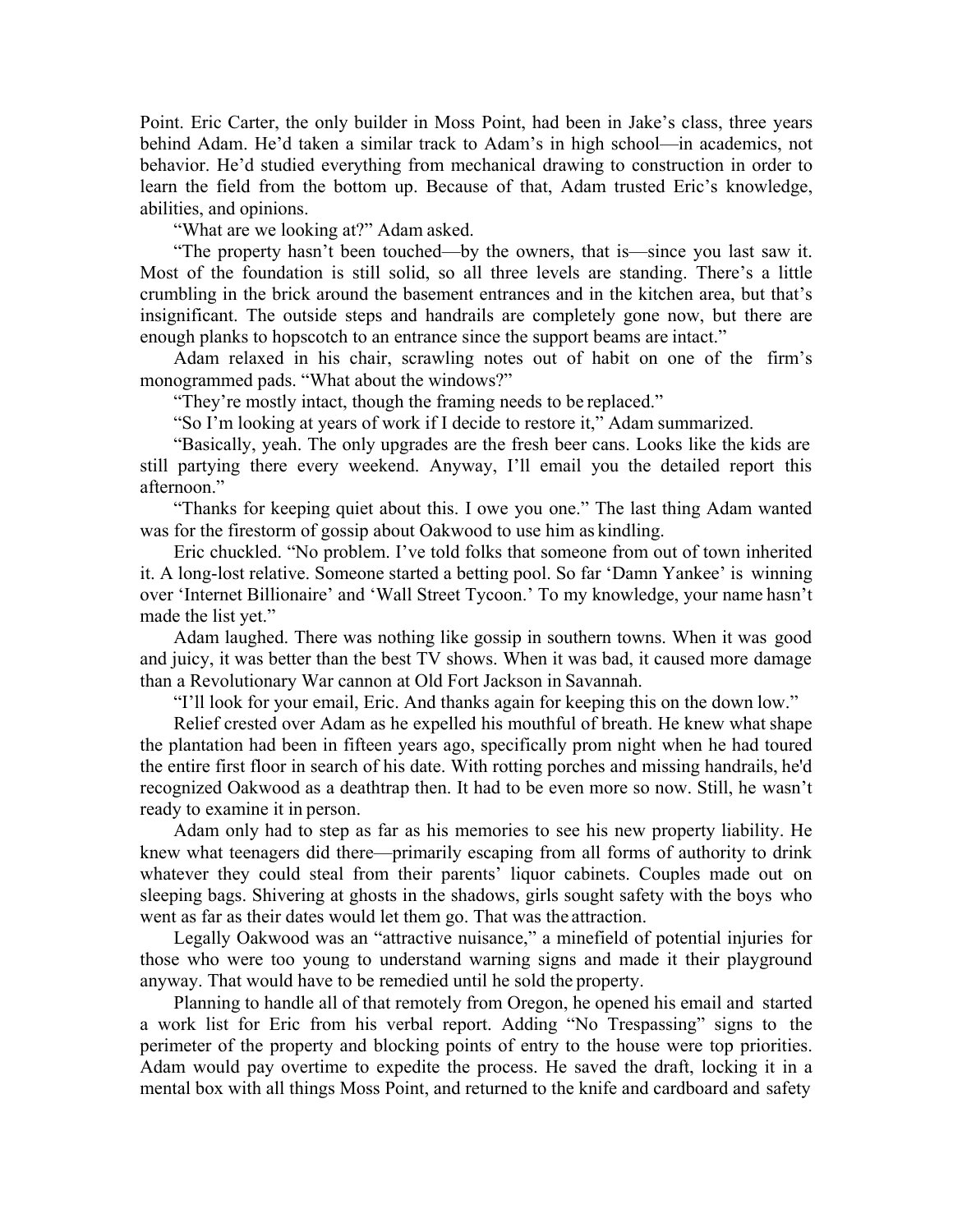of the world he was driven to construct for himself.

\* \* \* \*

Three weeks passed, and Adam hunched over a compilation of blueprints of Portland's Museum of Modern Art with his team.

The speakerphone buzz interrupted their discussion. "Mr. Moultrie has a package. He has to sign for it in person."

"Give me a minute," he responded, quickly turning back to the designs. He made his point before stalking to the lobby.

"I'm sorry to disrupt your meeting, Mr. Moultrie. I know that's an important client," the receptionist meekly apologized for something beyond her control.

He reined in his agitation. "It's not your fault."

A bike messenger greeted him. "Adam Moultrie?"

"Yes?" Adam looked over the opaque glass counter for a pen.

"Consider yourself served."

And with that, the twenty-something guy left, helmet still on his head and bicycle on his shoulder. Adam stood casually with the folded white papers in hand, watching the process server juggle the door like a pro as he moved on to his next unsuspecting victim.

Ignoring his single audience member, Adam popped a stick of gum before strolling through the maze of cubicles until he could close himself in his office. He gripped his chair precisely, pulling it from behind his desk. With floor-to-ceiling glass walls facing the associates, body language was the only weapon Adam had against the incipient speculation of the firm. Within minutes, news would travel from the front desk to the associates and to the group he'd just abandoned.

*At least the papers aren't blue like they are on TV. Maybe I just need to appear as a witness for something, possibly an expert. But why?* Adam carefully opened the documents and read. The top page listed him as "THE DEFENDANT" in a lawsuit in Georgia. *Oakwood. Damn albatross.* That was the only thing it could be about.

The complaint was filed by a Victoria Johnson. Adam's forehead wrinkled as he struggled to place the name. Reading on, "NEGLIGENCE" was the first count, citing grounds on which Oakwood was an "ATTRACTIVE NUISANCE". *The owner knows that children are likely to trespass…unreasonable risk of death or serious bodily harm to children…because of their youth do not realize the risk involved…possessor fails to eliminate the danger or otherwise protect the children.*

Adam spat out his gum and grabbed the phone so he could grind his teeth in Eric's ear. "Do you want to tell me how the hell I have a personal injury suit from Oakwood?" *Fucking albatross.*

"Damn."

"Damn, you got busted for not following my instructions? If this is because you did lousy work—or no work at all—I'm coming after you."

"Hold up. We did everything you requested, and we did it to spec. I checked it personally. Ask Jake."

Adam's voice rose fractionally. "How is Jake involved in this?"

"He asked. We were talking, and he asked. If I'd known the topic was off limits to him, too, I would have honored that. I figured because he already knew..."

Adam's protective instincts were irrelevant if Jake didn't want to be protected.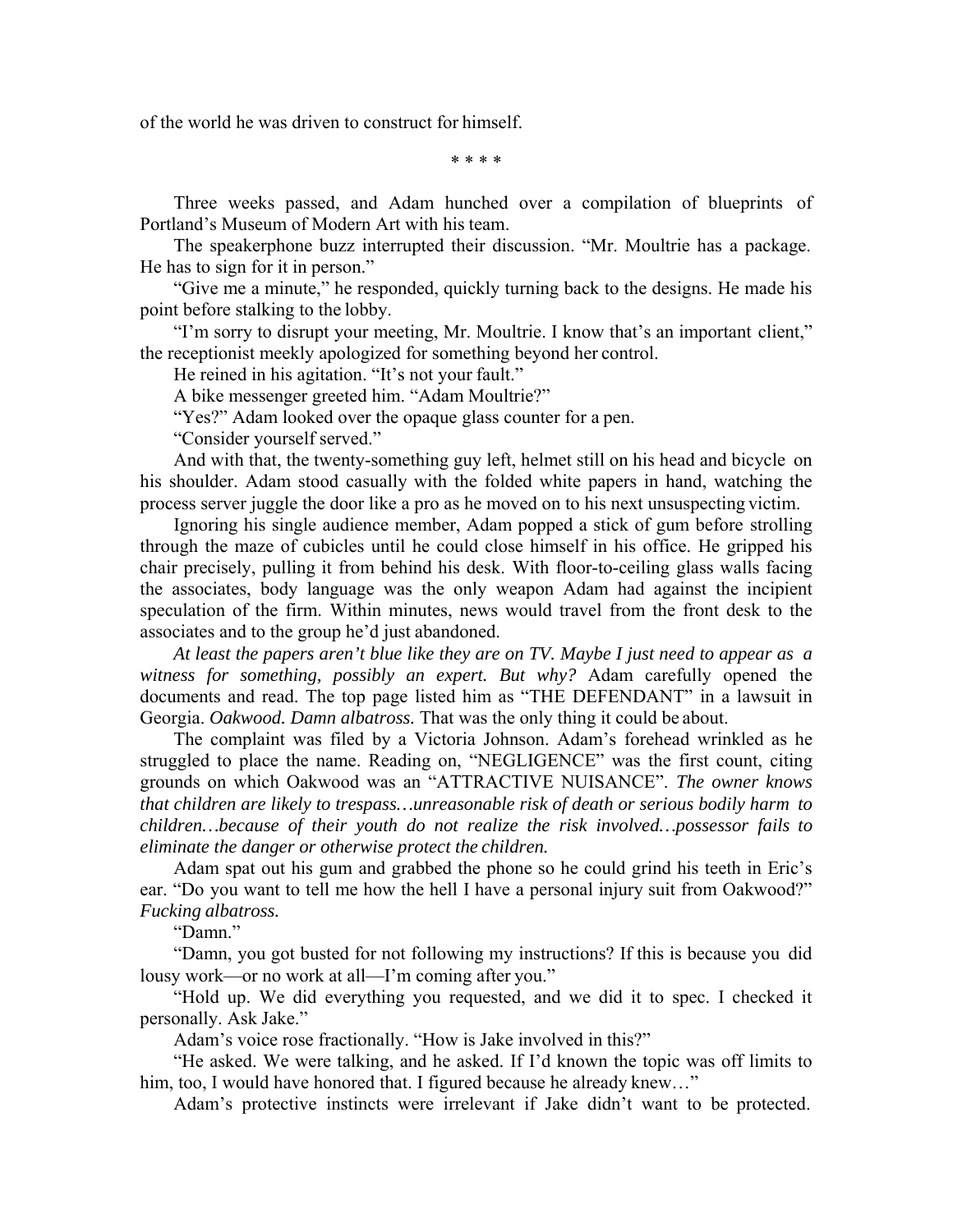"Never mind. How soon can you get out there to check it out?"

"I'm getting in my truck right now." In the background, Eric's door slammed, and his engine turned over.

"Who is Victoria Johnson?"

"Oh, boy. Is that who's suing?"

"What do you know?"

"Her mother is Melissa Valentino."

"Missy? My prom date, Missy?"

"That's her," Eric said, confirming Adam's fears. "She'll be out for blood."

Adam snorted a self-derisive huff. "With me? Yeah. She will."

\* \* \* \*

Adam sat on his black leather sofa staring at the brick wall in his loft. He would be proud that he'd bothered with a glass for the Jack Daniels on his steel coffee table if he weren't so numb. He'd worked his way through a third of the bottle and didn't feel any different than he had on the first swig. Slumped forward with his elbows on his knees, he couldn't believe his luck.

Surely this nightmare couldn't be his reality. How had he wound up as sole owner of a run-down monstrosity in Moss Point, Georgia, and target of a lawsuit because of it? More importantly, what was he going to do about it?

Moss Point was the very last place he wanted to live. Still, as an architect, he couldn't bring himself to decline inheritance of an antebellum home. He had options selling to a colleague he trusted, paying for the restoration so he could sell it as a private residence, or even donating it as a historic landmark.

But then it hadn't mattered because Adam had been served with the suit. Missy's teenage daughter had fallen and cut her arm while trespassing on the property. Her friends had taken her to the emergency room at the county hospital. Ever efficient, they had given her a staph infection along with her stitches. Instead of controlling her child, Missy had elected to file suit against the owner. The new owner. Adam.

His local lawyer had not been optimistic, especially since the new owner had never laid eyes on the place. What judge or jury would find in his favor if he hadn't bothered to even show up? How could he defend himself? From Portland, he couldn't. If he was found to be at fault, then he could lose everything he owned and then some. And when it came out that he was an *architect*, it would all be over. His reputation in tatters for anyone who Googled his name. He would be let go from his job. Others would be scarce.

So he would have to be present for the trial. He would deal with Oakwood himself. Adam would do the one thing he'd managed to avoid for the past fifteen years, the thing he wanted to do least in this world. He would go back to Moss Point. All because he had the bad luck and bad timing to inherit the decrepit mess from his father's side of the family. His old man had been gone thirty-two years and was still causing him trouble.

Adam finished his whiskey, and ice rattled as he set his glass by the bottle. He said a temporary farewell to Jack and returned him to the bar he'd custom designed. He pulled his smartphone from his pocket and set up a new project list titled "Move."

\* \* \* \*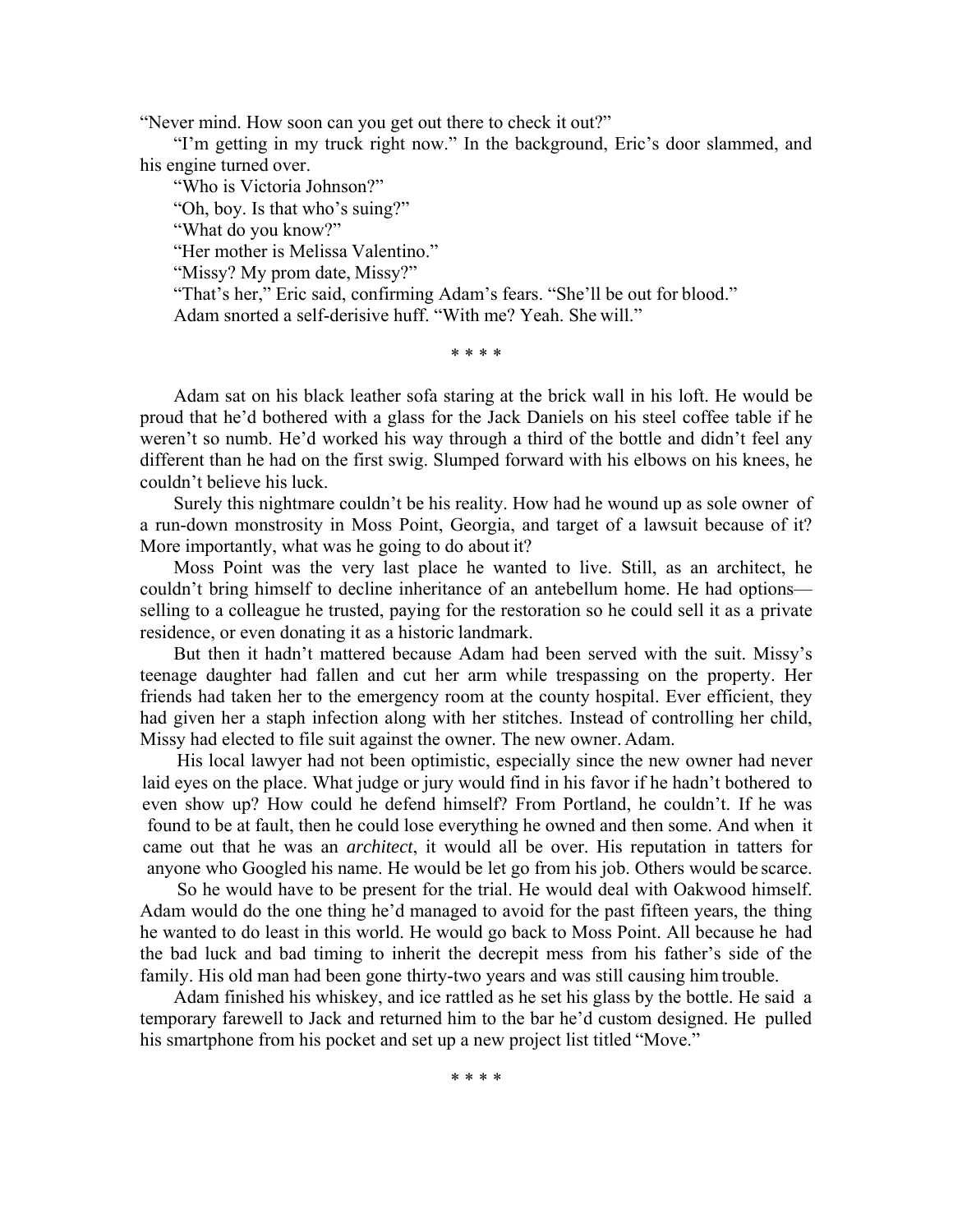Within days, Adam stood in the office of the managing partner of Burke  $\&$ Associates, one of the premiere architectural firms in Portland. He carefully placed the document he had tediously slaved over in front of his boss. *It needs to convey a sense of urgency and inevitability. It should make him understand that this isn't what I choose but rather that I have no choice. That I don't want to leave…and that I'll return as soon as possible, whenever that is.*

"What's this?" Jonathon Burke scanned the letter. "A resignation?"

"No, sir." Adam cleared his throat. "I need to take a leave of absence. Personal business."

Burke frowned. "Is this regarding your current legal situation?"

*Of course he knows.* Word had spread despite Adam's façade of normality. "Yes, sir."

"Nothing major, I hope."

Adam stiffened his spine and set his shoulders as if he was facing the Spanish Inquisition.

"It's related to a recent inheritance I received. I'm hoping it won't take long."

"The suit is here in Portland?"

"No, sir. It's in Georgia."

"Atlanta?"

"Moss Point."

"I'm not going to pretend to know where that is."

"It's on the coast, down from Savannah."

Burke sighed. "How long do you need to be there?"

Adam couldn't tell if his boss was more exasperated with the interrogation or the results. "I'm not sure, sir."

"Are we talking days? Weeks?"

"Possibly months." Adam doubted it would go that long, but he should prepare everyone for the worst.

"Well."

Adam dove into the most pressing issue. "Regarding status on the museum expansion project—"

His boss interrupted. "How soon do you need to leave?"

"I'm heading out Sunday. Driving." Not that Burke had asked.

"That's not much notice."

"I'm quite aware, sir. Unfortunately, it's unavoidable. I've looked at the situation from every angle, and this is the only option."

"That's unfortunate. I suppose it doesn't matter now, but last week the board voted to offer you an associate partnership in the firm."

Adam was caught off guard, and his heart sank. His knees weakened slightly. Burke was throwing him a bone—one just out of his reach. Thoughts of what could be, or rather could have been, flashed through his brain. He would've had the recognition he craved like air. *Albatross. Too bad Dad didn't sever his parental rights so I wasn't Nate's sole heir.*

Burke added insult to injury. "Until your legal matter is resolved, we have to withhold the offer. We can't risk a partner being the object of negative publicity."

"Why share this with me, sir?"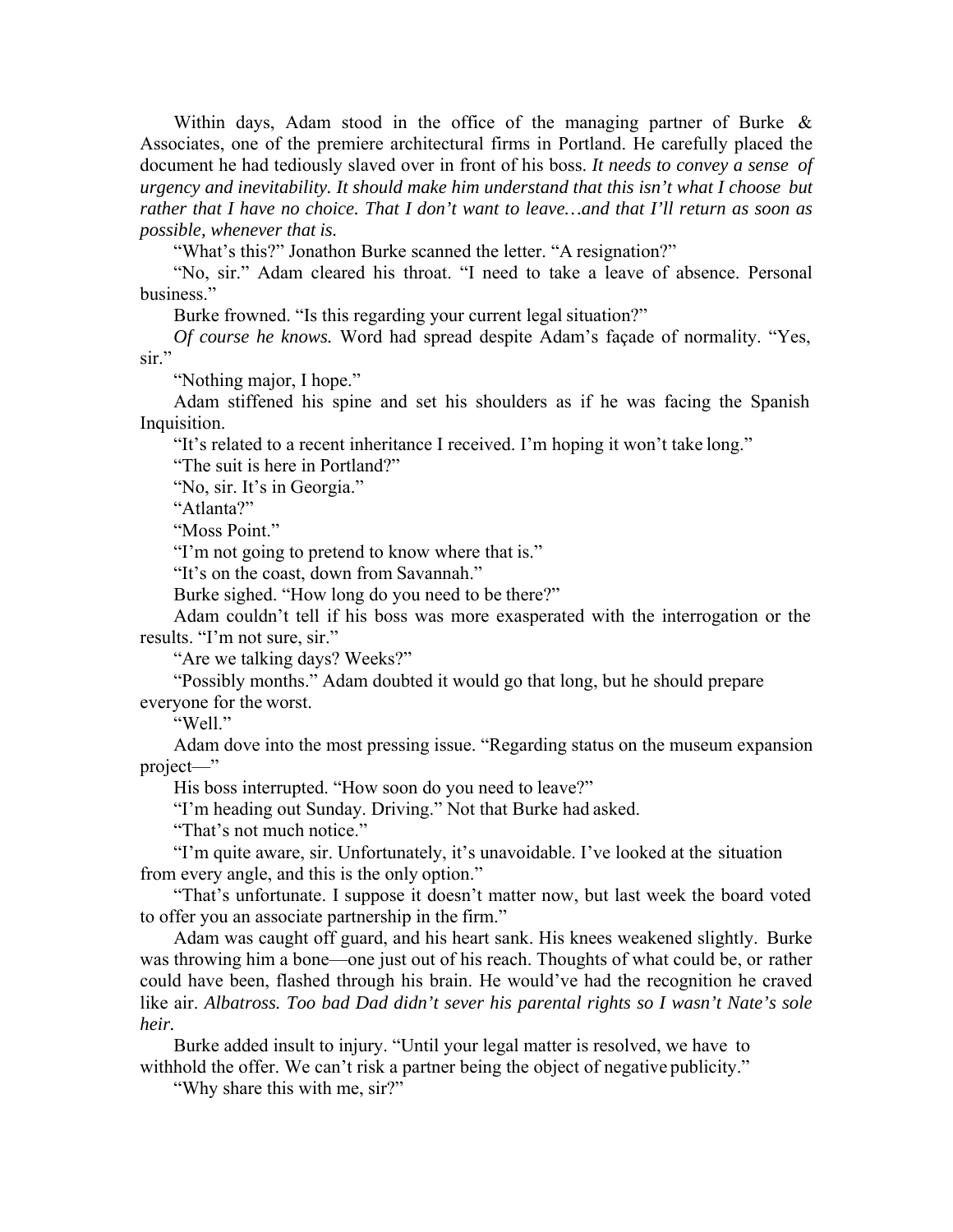"Quite honestly, I'm providing you with incentive to expedite resolution of whatever you're involved in. While someone else can take over the museum project, we sold the reconstruction of the riverfront microbrewery on your talent and skill. The client specifically requested you before the contracts were even signed. I'd be lying if I didn't say this would have a negative impact on our business. I'm willing to fight dirty to keep you."

The conversation tore Adam apart, but all he could see was himself, destitute and unemployed. There was no choice to make. He might lose the associate partnership, but that was better than losing everything he'd worked so hard for, most of all his good name.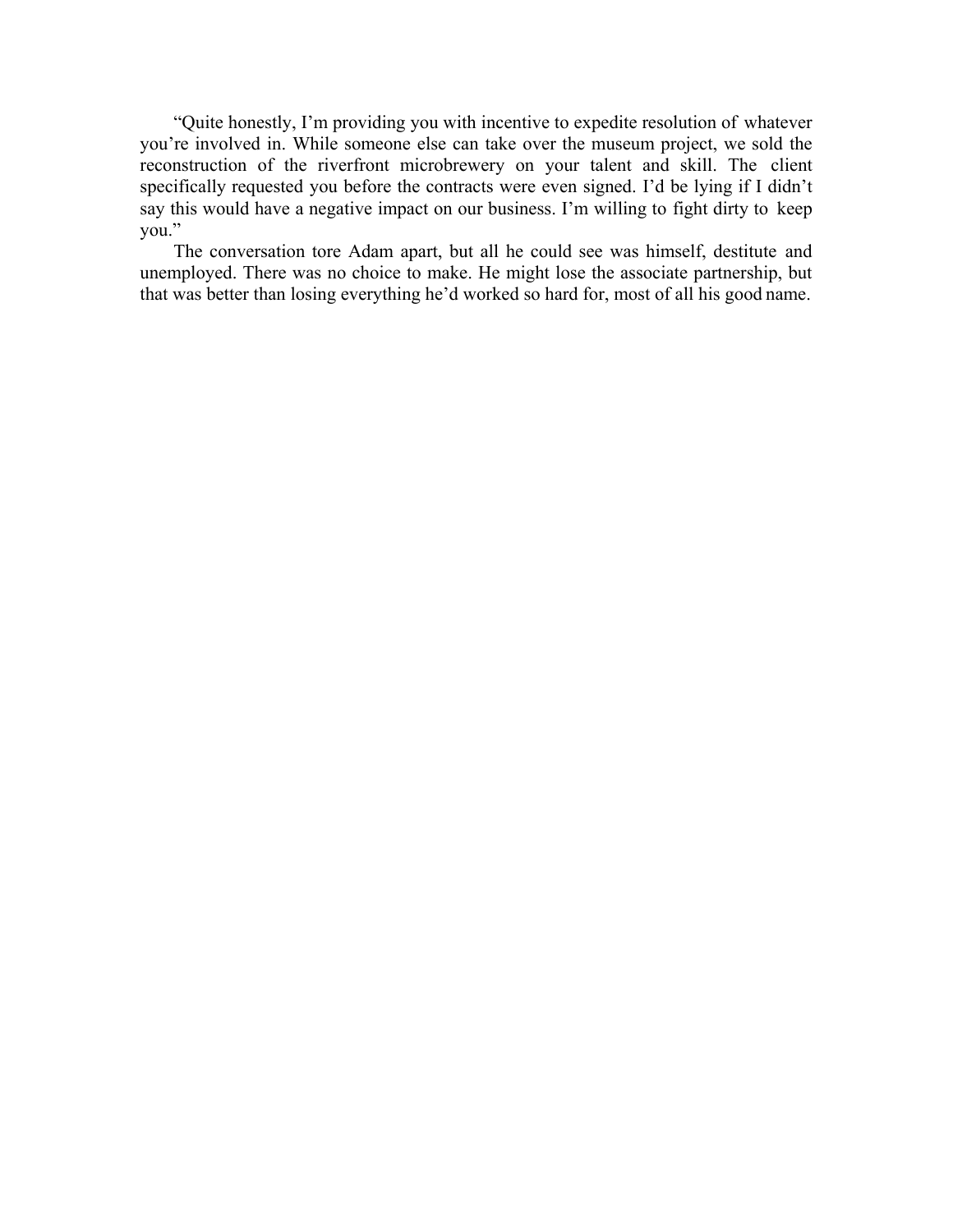#### **Chapter 2**

Kate Braswell sat behind the wheel of the six-year-old silver Volvo station wagon she'd kept through her divorce, analyzing how she'd gotten herself into this fix and, more urgently, wondering how to get herself out of it. When she'd spoken to the realtor about the business of her dreams, this location had seemed perfect. Her coffeehouse in the corner unit of a single story building located in the heart of downtown Moss Point would draw local businesspeople and courthouse employees on their way to work and when they needed an afternoon pick-me-up. She'd named it Local Flavor, not only for the signature coffees and pastries she planned to offer but also for the art she would carry on consignment.

A few days earlier, Kate had gazed upon what would be her new baby with joy rising in her heart. She could envision the pale turquoise walls covered with paintings, could imagine colorful ceramics and sculptures in the teal display cases that spanned the glass, could already hear the purr of the commercial-grade coffee grinder, could smell the roasted beans, the aroma permeating everything cocooned within the walls of the shop. For the first time in years, Kate felt a dream of her own coalescing. Even the rain that had soaked the town off and on for a week hadn't sullied her mood.

When Kate lifted her eyes, she squinted and craned her neck at a weird angle to see through her rain-splattered windshield into her shop.

*No. It's a trick of the light. I must need glasses. This is not happening.*

Kate opened the door of her car and stepped into a light drizzle. Her keys, which now included one to the door of her maybe-hopefully-soon-to-be-coffeehouse, were in her hand. She carefully stepped around her car, eyes locked on the ceiling of her new place of business. She approached the plate glass window slowly then cautiously crept toward the door.

*No. I'm wrong. There's another explanation.*

She tried to convince herself of the possibility and shake her fear by holding her shoulders back as she unlocked the front door.

*I* should be excited about this. This should be a happy moment. If I hadn't earned it *myself, I would want someone to carry me over the threshold like a bride*…

The lights weren't on, but they didn't need to be. The space was filled with natural light even in the gloom—one of the reasons the location appealed to her. She could see perfectly, yet she couldn't believe what she saw.

Four of her ceiling tiles had brown Rorschach-esque splotches on them. She hadn't even moved in yet, and her roof was leaking. *I will not fall apart. I will not fall apart. Just because my shop is doesn't mean that I will.* Kate had thought she was on a lucky streak. She had obviously been wrong.

Kate's thought processes consumed her attention, and she didn't hear the car pull up. She turned to see her best friend, Ali, her husband, and their two kids climbing out of their minivan. Enjoying a lull in the rain, the girl and boy took off at a sprint toward the waterfront park, moving at different paces, each trying to run faster than their legs would allow. Kate remembered that sense of freedom and wished she could recapture it now. Ali waved at Kate through the glass and followed her progeny at a leisurely pace. When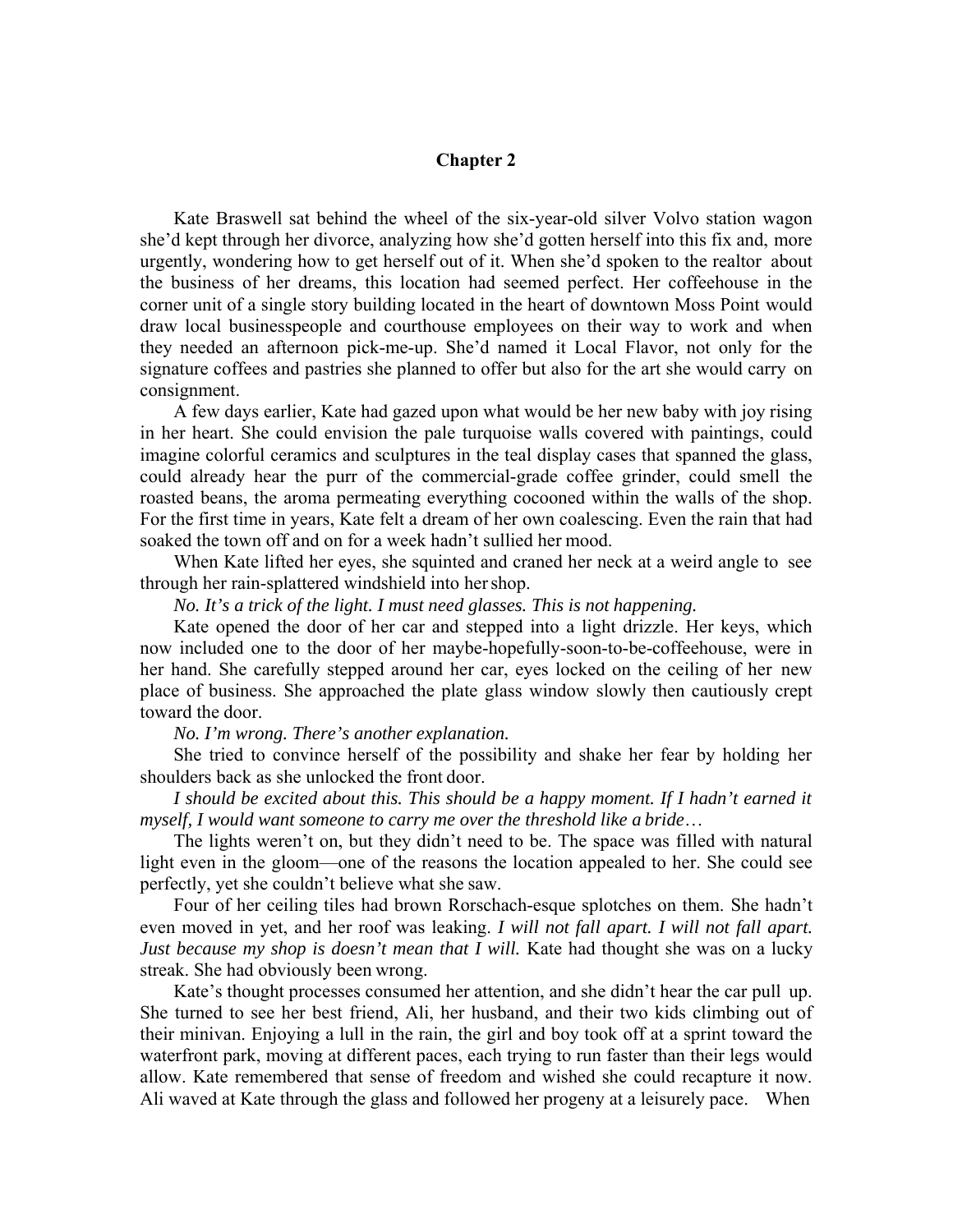Kate's family had moved to Moss Point, she and Ali had been high school freshmen. It was cliché, but they'd sat together at lunch the first day of class and had been best friends ever since. Smiling at Ali's back, she gladly acknowledged that reconnecting with her friend held as much appeal as the town itself. Unlike Kate's parents and ex, Ali never wanted more from Kate than herself and her happiness.

Chuck, Ali's so-called better half, let himself in to join Kate. He couldn't have been more supportive of her or of her friendship with his wife. The girls had double-dated for years and married their sweethearts. Ali and Chuck were happily married. Kate was now happily divorced.

Chuck approached Kate and held her in a side hug—something she imagined a brother or sister might do if she had one. He squeezed her shoulders and followed her eyes to the ceiling. "Another item for your to-do list?"

Leave it to Chuck to be the model of sanity.

"One more than I hoped, but yeah, it looks that way."

"You're going to do this, Katie." It felt right for him to have a nickname for her. "You're going to make it a success."

"Lord, I hope so."

With that, she ushered Chuck out of her shop, locked the door, and went to sit with her best friend on a damp bench by the river, keenly appreciative of the luxury of being enough.

\* \* \* \*

Adam was on his own. After weeks of working in dangerous conditions like Oakwood and the spire on the steeple of Moss Point's Episcopal Church three stories up, Eric had broken his leg from a relatively short fall while cleaning the gutters over his own front porch. Now Eric would be laid up for weeks with a compound fracture in his femur. Adam knew what had to be done, but he needed a Georgia general contractor's license to do the work himself.

Halfway to Salt Lake City, Adam's ass had already fused to the bucket seat in his truck. The "lane departure alert" feature—whatever that was exactly—had seemed superfluous when he bought the vehicle. Now he was beyond grateful for it. Between the stretches of highway and the audio study guide for his new license, he couldn't guarantee he wouldn't fall asleep at the wheel. Or on the wheel, for that matter.

Apparently Eric was slated to start on a project for Jake's friend and neighbor, someone who'd come to town after Adam graduated high school. It seemed the woman was on a tight deadline and that Adam might be the only one qualified and available to help her. Eric had convinced Jake to ask Adam as a special favor, but if Adam helped her, then he wasn't working on Oakwood. It was almost as if forces were conspiring to keep him in Moss Point before he even got there, after he'd left for what should have been for good. Just driving past Mount Hood had felt like passing through a shadow of doom.

Not only was he saying farewell, at least for the foreseeable future, to an associate partnership in a high profile urban firm, but he was also saying a temporary goodbye to his work as an architect. He was used to working with contractors, to showing them how to execute his concepts and plans. He respected them, highly, and often asked for their thoughts on where to run plumbing or wiring. But, by God, he'd busted his butt to complete the five-year architecture program at one of the best schools in the country. He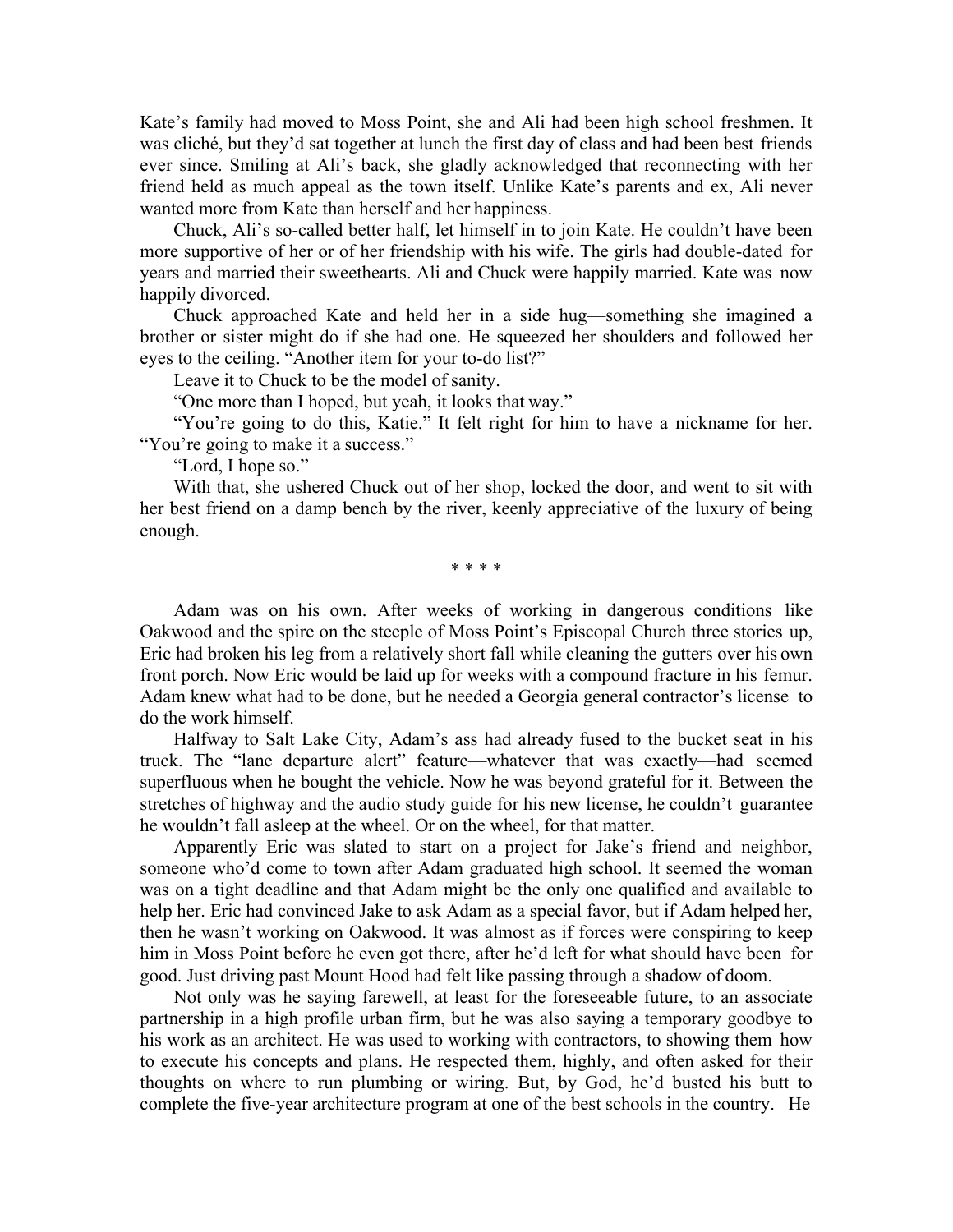didn't go through all that not to use it. It was his passion, his reason for getting up in the morning. His relationships with women had been few, far between, and insignificant next to his career.

There was something else to say goodbye to. In Portland, if he wanted a date, he had a series of websites to find someone on. If it worked out, great. If not, no harm and no foul. It would be impossible to do that in Moss Point, where everyone knew what you had for breakfast before you even got to the office. That was another thing. No more office. That would be "job site." Good thing he'd sprung for the truck console with the filing compartment. That would be getting some use now. Since his apartment—no, Jake's apartment—would have to double as an office indefinitely.

Still, Adam discovered small things to be thankful for. He found a friend of a friend who was leasing a corporate apartment when he was down from Seattle and was willing to sublet Adam's condo instead. That was a painless transaction. Well, as painless as it could be to indefinitely leave your custom-designed living space for your brother's apartment in a converted Victorian near the marsh. It had great views of the gold and green sea grass and meandering tidal creeks that wove through it like scrollwork, but he'd much rather have his view of the Willamette River in downtown Portland.

He'd gotten on the road later than he wanted, and it was almost midnight when he stopped at a hotel outside of Salt Lake City. At least the In-N-Out Burger was still open, so he took advantage with a Double-Double, fries, and a shake. The messy, so-slipperyit's-hard-to-eat cheeseburger with its dressing-like secret sauce had the potential to be the highlight of his trip. With a full stomach and legs happily extended, he escaped into the relative comfort of a firm bed in an interstate chain hotel. One that didn't include breakfast.

Seventeen hours later, Adam pulled off into a truck stop in what felt like Nowhere, Wyoming. His mind and eyes had to take a break. He also needed coffee and to stretch his legs. The mountains were beautiful. *Jake and I will have to visit here sometime. We can stay at a ranch and learn how to ride horses.* But that would have to wait until after Adam settled this lawsuit and after Jake had returned from his fellowship. Adam had a mental itinerary planned for them before he'd cleared the Rocky Mountains.

The Midwest on I-80 from Cheyenne to the far side of Nebraska was one long field from hell. How could the athletes from the University of Nebraska be the Cornhuskers when there were soybeans as far as the eye could see? The audio study guide probably made it seem a thousand times worse than it was. That and the fact that he wanted to do a U-turn in the middle of the highway and go back to the condo he no longer lived in and the promotion he never had in the city he didn't want to leave because he didn't want to go back to Moss Point, Georgia.

Adam remembered that fight fifteen years ago as if it happened yesterday. His stomach churned, still as nauseous whenever he thought about it as he had been then.

*Get out! Get the hell out, you sonovabitch! I don't ever want to see that damn face of yours again.*

Lulu was oblivious to the irony of her name-calling. Even if she had been smart enough to realize she had insulted herself, odds were good that she was too drunk to notice. No wonder Adam's father had divorced her before Adam was a year old.

Adam followed her orders but not because of her. He couldn't have cared less about what she wanted, just as she couldn't have cared less about him. Cared less about feeding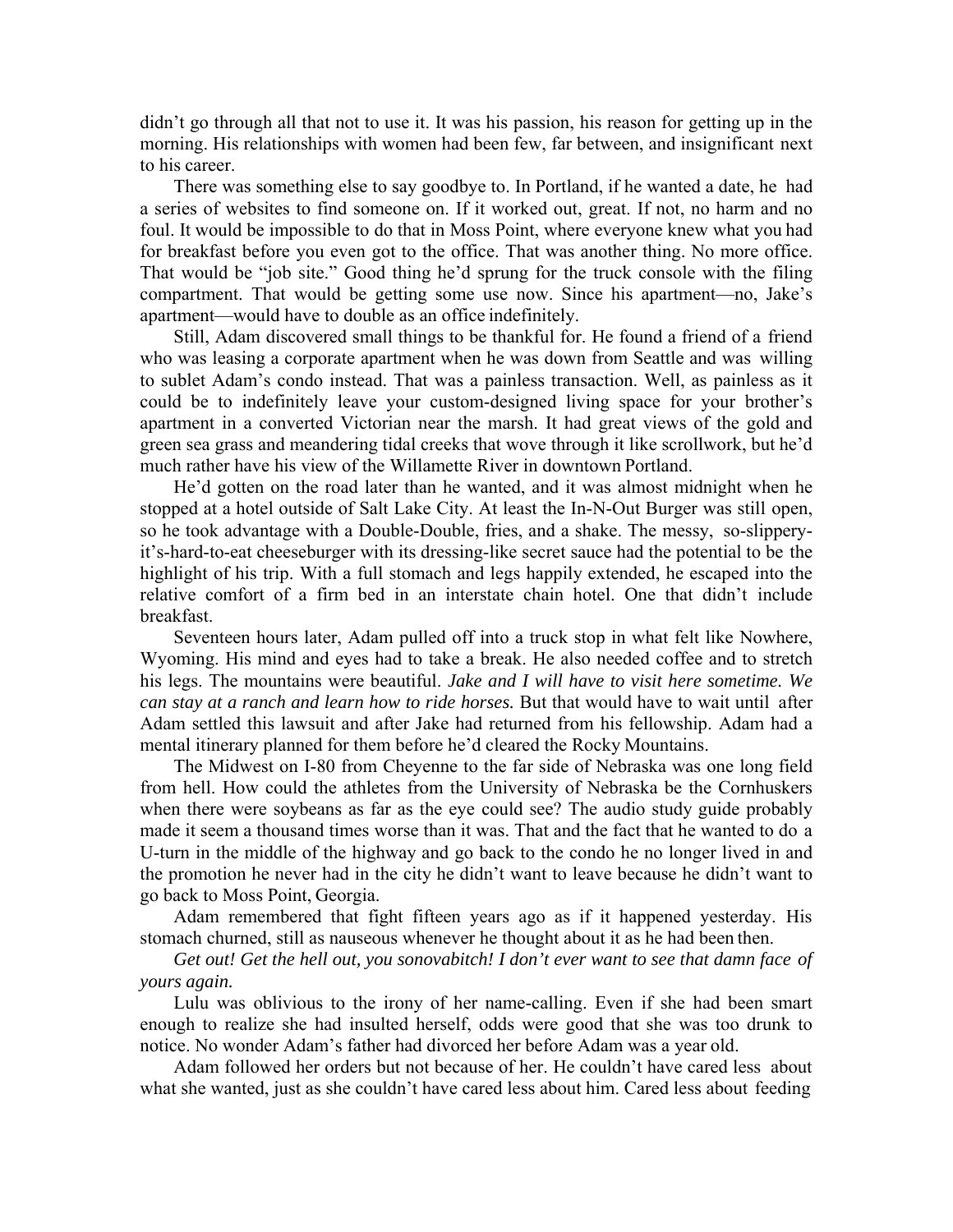him. Cared less about clothing him. Cared less about anything except her precious vodka. By the time he left, she'd been up to a liter a day. It was a miracle she hadn't burned the house down by passing out mid-cigarette with her two-pack-a-day habit. Adam missed Jake, but that was about it. He despised the community as a whole, the people who feigned ignorance of how Lulu mistreated him. The "good" people who were blind to his torn jeans and holey T-shirts. The classmates who looked down on him because he qualified for free lunches.

How Jake had flown beneath Lulu's radar, Adam would never know. Maybe Jake's father, Adam's stepdad, had run interference. Maybe his little brother dodged it because he was always out finding ways to get to Bristow Island. To this day, Adam had not told Jake the details of the fight.

By the time Adam crossed into his old home state, his stomach was queasy though he hadn't eaten in hours. His hands were clammy, and the cold sweat on his forehead pissed him off, but it was nothing compared to the fear. One of his New Age girlfriends had told him that F-E-A-R stood for False Evidence Appearing Real. While he didn't buy into all that "hokey stuff," as he called it, right now he would believe anything that would make this sick feeling go away.

*I'm safe. It's fine. I'm grown up now. I'm bigger and stronger than her. She can't hurt me.* Adam worked harder and harder to convince himself it was true, but he was pale and shaking when he reached his destination. *It's my blood sugar. It must be because I haven't eaten.* He couldn't admit the truth, even to himself. He didn't stop for dinner. He couldn't have kept anything down anyway. Ashamed, he slid into the rough sheets of the hotel bed and yearned for sleep.

\* \* \* \*

"Look ahead." Kate addressed herself as she sorted files. "Focus on the future. It's not like you can go back. You can do this. Really, you can."

When had she developed the habit of speaking to herself aloud? Oh yeah. After she finally made a decision for herself and then did something about it. Was this a temporary symptom of stress, or did she need therapy? Since she couldn't afford it right now, that didn't really matter.

Changing into exercise gear and strapping on the running shoes she never ran in, Kate stepped out of her first floor apartment in the converted Victorian mansion. Her upstairs neighbor, Jake, trudged in through the back door with his chocolate Labrador retriever. The dog promptly ran to her, dancing around her until she bent to scratch his soft ears.

"Did your daddy play fetch with you?"

Jake cringed. "Do you have to be so sappy about it?"

"Oh. Sorry." She stared at the floor.

"Hey—I'm teasing. Sort of. I'm respecting your need for space now, but just because I'm stuck being your friend doesn't mean that you need to completely emasculate me."

"You know you're gorgeous. I'm sure you have women chasing you all over the place. Come to think of it, didn't I see a brunette doing the walk of shame across the front lawn a few days ago?"

His face didn't even flush. "I plead the Fifth."

"On the grounds that you might incriminate yourself." Kate crossed her arms. "How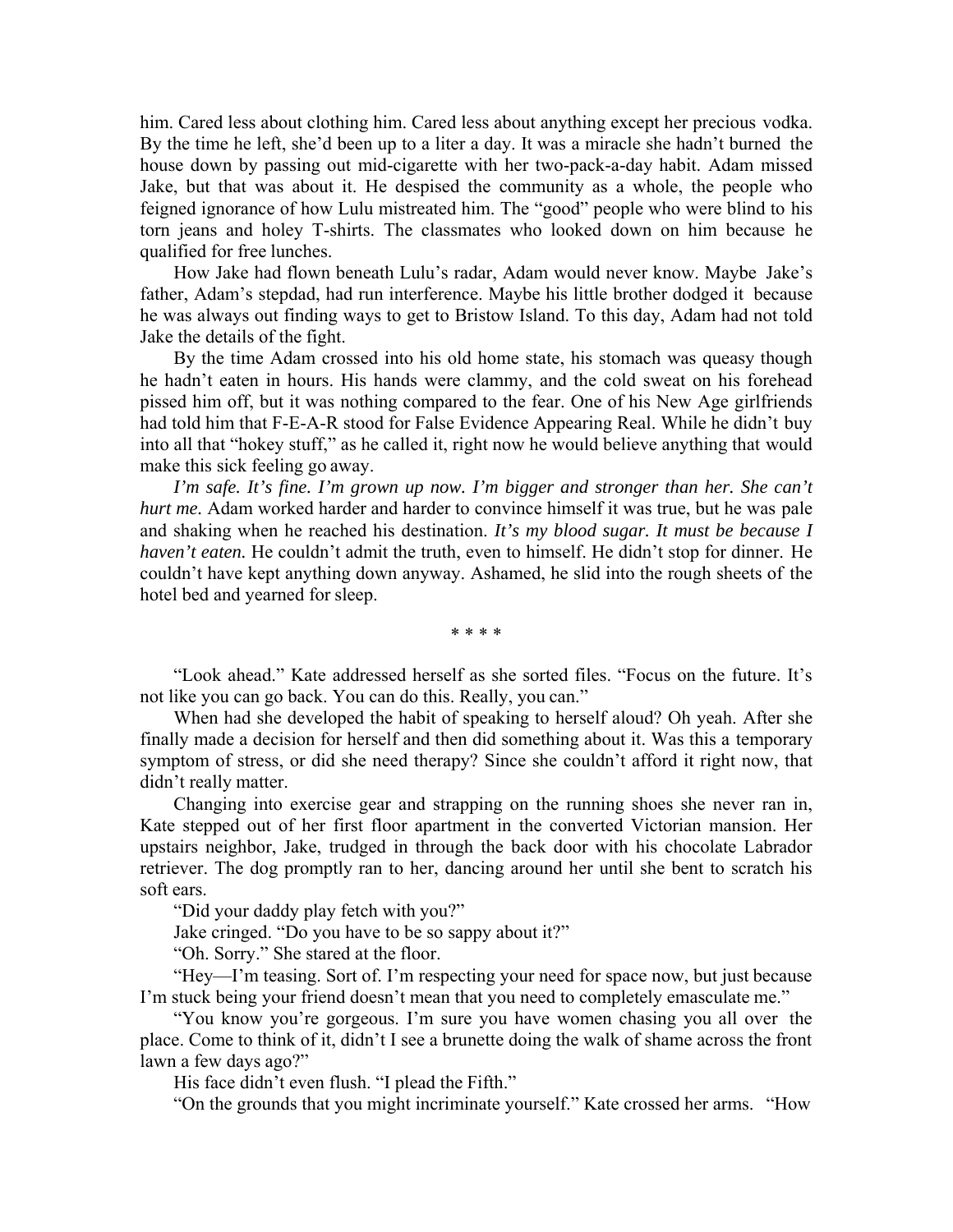long have you been seeing her?"

"Long enough."

Kate laughed. "Good for you."

Looking at her shoes, he changed topics. "I didn't know you were a runner."

"What? Oh, I'm a conscientious objector. I walk. Sometimes I even walk fast."

Jake snorted. "Do you want to take Squirt with you?"

"How can you call a dog like that Squirt?"

"I stole it from *Finding Nemo*. That surfer dude turtle was my hero."

Kate rolled her eyes as she made for the front door. "Thanks for the offer, Turtle-Guy, but I'm flying solo today. Oh—are we still on for a movie tonight?"

"Yeah. Celia's coming, too." Her downstairs neighbor and home healthcare nurse joined them when she wasn't on overnight assignments.

"Great." Kate escaped, uncomfortable with a single guy as cute as Jake, even if he *said* his feelings were platonic. She had been with Brett for so many years that she didn't know how to interact with men as a single woman, regardless of how friendly they were or weren't.

The blue wrap-around porch with its antique white wicker chairs, railings, and gingerbread trim were new enough to Kate to draw her smile. When she hit the sidewalk, she couldn't resist looking back at the picture they made against the shrimp-colored wood. *Could they have picked a more appropriate shade with shrimp boats and the marina in sight down the street? No wonder Moss Point feels like home. Now it's up to me to actually make it one.*

Optimism flowed through her veins as she turned on her iPhone. But the first song kicked off the soundtrack to the implosion of her marriage. She stumbled over a bump in the cement where roots of a three-hundred-year-old oak tree had battled for territory and won. Fumbling with the device, she fought to delete the song that had played on the radio as she packed the car and said goodbye to her entry-level job at the museum—after Brett had submitted a resignation on her behalf. Her employer was more than happy to accept the charitable donation that accompanied it. *Please, please, please let me be more competent with Local Flavor than with this stupid gadget.*

Three blocks later she passed what would soon be Local Flavor. Afraid to stop, afraid to have time to think about what she had risked by pursuing her dream, she kept moving until Mrs. O'Malley called to her from the white picket fence that held the promise of the best bed-and-breakfast in town.

"How long until you open, Kate?"

Kate hoped the panic she felt wasn't broadcast across her body like a drive-in movie. "A month."

"Well, hurry up. These tourists are driving me crazy asking for cappuccinos and lattes and other drinks I've never heard of. I'm not buying one of those fool machines, so I need someplace to send them."

"Really?" Kate had hoped she would see customers from there but didn't expect the demand to be as high as what the semi-retired businesswoman relayed.

"If one more camper begs me for an espresso when they get back from the island…" Kate laughed. "I get the point."

Her heart was more than willing to comply. Her mind just didn't know how.

An hour later, Kate pressed her cell phone to her ear as she paced the pine hardwood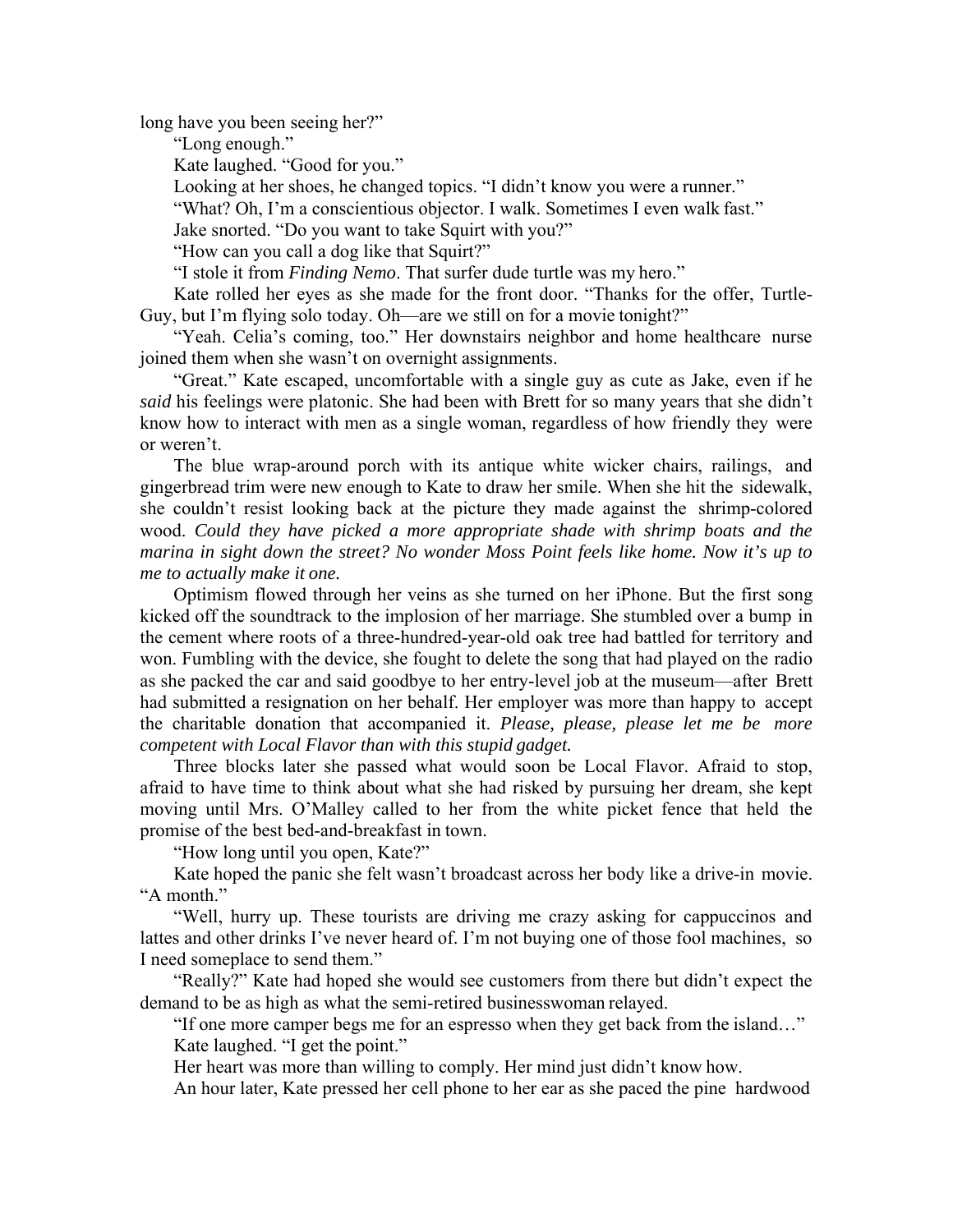floors in her apartment and willed her best friend to answer. *Come on, Ali.*

A plastic box of hand-labeled manila files sat in a kitchen chair with some of its contents splayed across the round wooden table. She had painted the thrift store dining set white and sanded it to give it that distressed look, as though it had come straight from a farmhouse in the French countryside. She gripped the tattered notebook that felt like her anchor. Her master list was on page one, with all the corresponding sections separated with colored tabs. Kate grabbed the closest pen and scribbled five big black question marks next to "Construction."

She noticed the pen bore her realtor's name and swore. If only Kate could erase her signature from the documents she'd signed last week. Maybe the bank would lose them. But the realtor would have to lose them, too.

"Hey, Kate. What's up?"

"*Ericbrokehisleg.*" The garbled words exploded out of Kate's mouth.

"Wait—slow down. I can't understand you." Then a muffled, aggravated, "Kids, be quiet!"

Kate clearly enunciated, "Eric. Broke. His. Leg."

"Eric Carter?"

Kate's exasperation rang in her voice. "Yes, Eric Carter. His sister just posted it on Facebook. Apparently he's at the hospital in Savannah. He's got to have surgery, and she says they're putting in a rod and some pins. He'll be in a wheelchair for at least a few weeks."

Kate had been approved for and signed the small business loan. Then she'd signed the lease. Then she'd read about Eric's accident on Facebook. Then she knew she was toast.

Kate didn't have a contingency plan. How could she have known that she would need one?

"Oh, no! That's horrible."

"No, *I'm* horrible. I know it's selfish, but I need a new contractor. Builder. Somebody. Oh, I don't even know the difference." Local Flavor formed the foundation of Kate's strategy. Right now her plans were shot. "I don't even know what I don't know."

"You're pacing, aren't you?" Ali knew her so well.

Kate begrudgingly answered, "Yes. How can I think about myself at a time like this? I'm awful."

"No," Ali stated firmly. "You are not a bad person. You're just in a bind of your own."

"I'll have to bring in someone from Savannah. They'll have to get a place to stay here or drive back and forth every day. You know they'll bill for that, and I have no idea how I can afford it. What if they aren't even on-site to supervise? All sorts of things have to be approved by the building inspector before I can open. Someone's got to coordinate all of it."

"You can't panic. Panicking is not in the plan."

"Neither was Eric's accident. I can't go back to Atlanta and move in with Mom and Dad. I will *not* ask them or Brett for help right now. None of them think I can make it on my own. I won't give them the satisfaction of telling me 'I told you so'."

"When is your first payment due on your loan?"

Kate didn't need to consult a calendar. "Eight weeks. Renovations were supposed to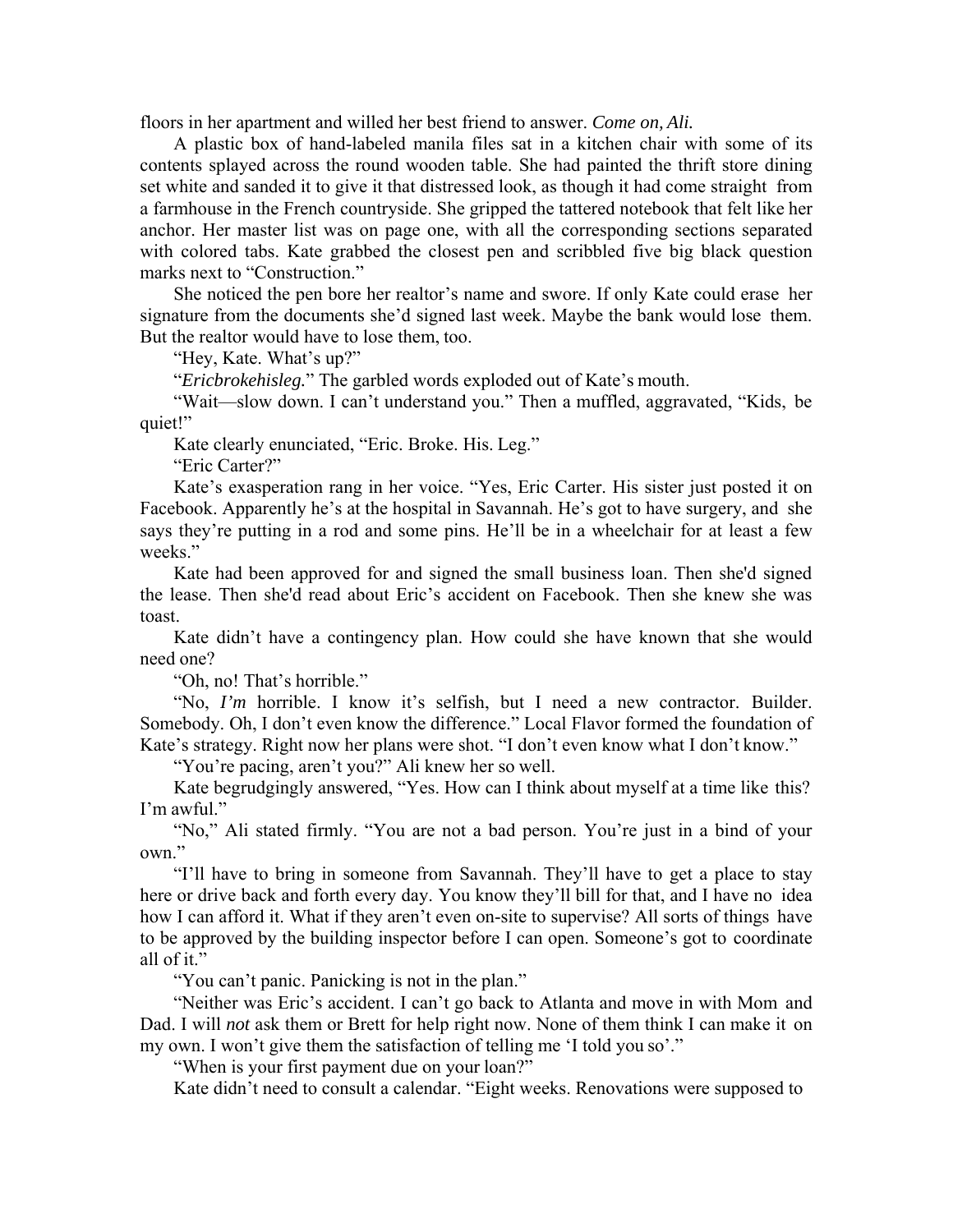take three. There's not that much that has to be done to convert the space into a coffeehouse, but Eric was going to build all the shelving and displays himself."

"I'm sure the artists will understand the delay."

Kate's voice flattened. "That's not the problem. The Health Department won't let me do food prep while we're under construction. Then there are the sales from the art itself. I can't open unless work is completed on both sides of the counter. There are also the supplies—ceramic coffee mugs, paper cups with plastic lids, stirrers, even the coffee itself—coming in three weeks so I'll be ready to open in four."

Alison quieted, obviously not sure of the right thing to say—if there was a right thing to say. She always found a silver lining, and she supported Kate as enthusiastically as they had led cheers at Moss Point High School football games. Now Ali was practically speechless. "What are you going to do?"

After a deep breath, Kate pronounced her final judgment. "I have no idea, Ali. I'm screwed."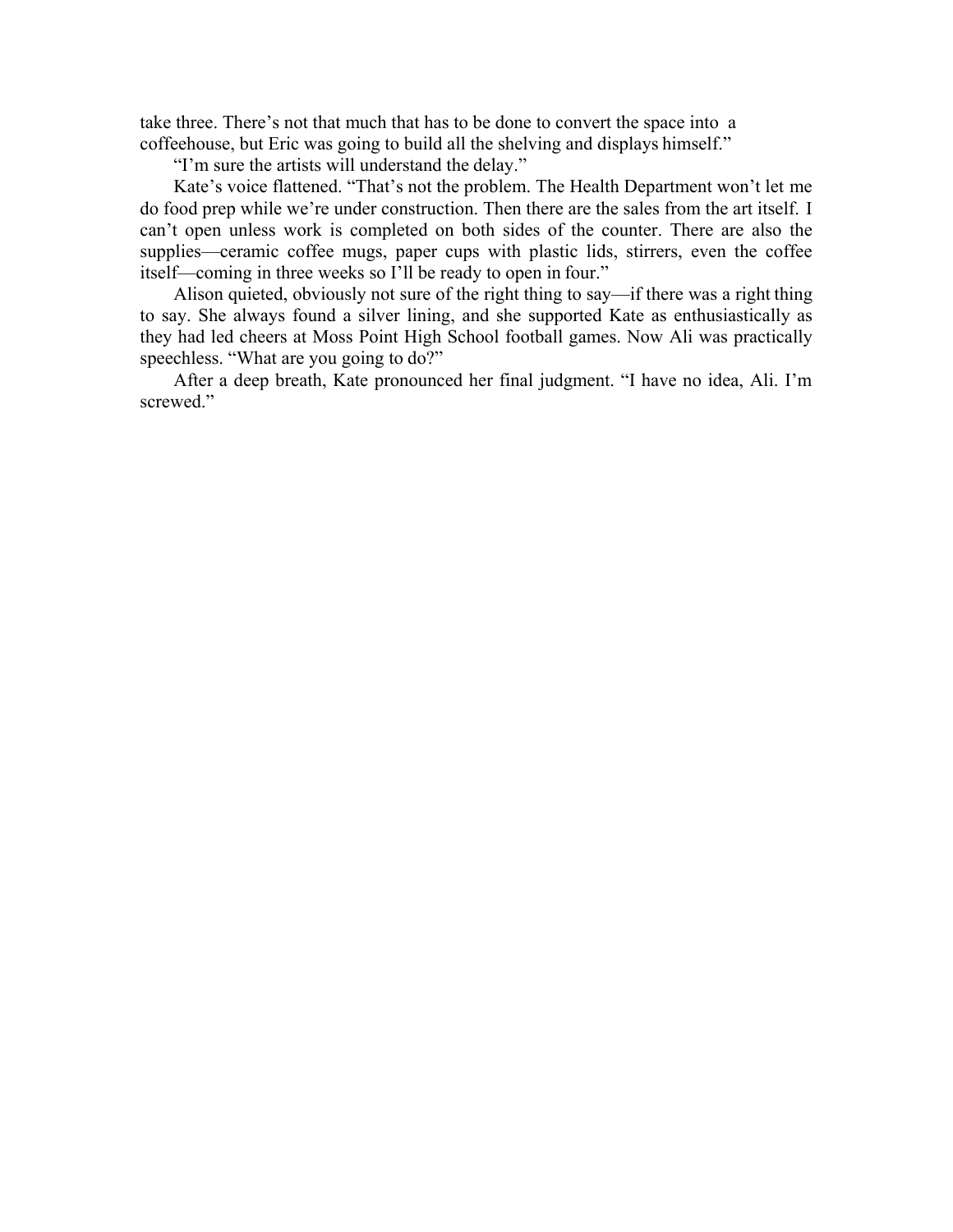#### **Chapter 3**

"I hate leaving you like this…" Jake started.

"We're good. Seriously," said Kate. She scratched Squirt's chin as they stood in the doorway of her apartment. Whenever Jake could take the Lab with him, his eighty-pound shadow was there. The ship in Australia was not one of those places.

"I know it's a lot of work since he'll need to be walked. But you can play fetch in the backyard to exercise him, too."

"We've been over this. It's best for him, better than your grandparents keeping him in their yard. He'll be missing you already, and taking him out of his home and away from people so much of the time would make it even harder. Squirt and I get along great. Besides, I'll appreciate the company." She rubbed his furry head, and Squirt licked her hand. "See? He understands. Don't you, boy?"

Jake's head tilted down on his six-foot-four frame, his eyes focused on hers, doing his best to amplify the importance of the information. "The vet's number is on a magnet on the refrigerator. If there's an emergency, he'll see you as a walk-in."

"I already programmed it in my phone. It's on speed dial, just in case."

"He needs a bath if he gets in the marsh."

Kate's face contorted into a mask of repulsion. "I'll clean him up. Believe me, that won't be a problem." She laughed.

"If he's too much work—"

"Then I'll do you like you said and bug your brother." Though she would never do that. She was more grateful for Jake's friendship than she could say. Babysitting Squirt paled in comparison.

Jake put his hands on his hips and blew his dark blond bangs out of his eyes. It was odd that they and their housemate, Celia, had bonded so quickly in the short time they had been neighbors. "Thanks, Kate. I don't know what I'd do without you."

"Somehow I suspect you'll find a *sheila* or two to keep you busy. Of course, you may be too wrapped up in research to miss us." Kate's Aussie lingo was courtesy of Outback Steakhouse, not because she'd actually been to Australia. She'd wanted to go there on vacation, but Brett's priorities always took precedent. Just like her father's. Status trumped happiness. Always.

"Kate, I almost forgot. You know who my brother is, right?"

"Beyond the name Adam? Not a clue."

"He's your builder." Jake grinned.

"What!" Kate jumped to throw her arms around his neck, and he bent instinctively. She let go and glared at him. "Why didn't you tell me?" she accused.

"Actually, I'm still talking him into it, so I didn't want to get your hopes up. You'll need to close the deal."

"Not a problem. I'll do whatever it takes." She believed it.

A horn honked, and they knew their time was up. Jake gave her a quick hug then bent to one knee, wrapping Squirt in his arms and leveling threats against him if he pissed in his keeper's apartment. She opened the front door and waved to Jake's boss, who had insisted on driving him to the airport in Savannah. Then Jake's arm was around her waist,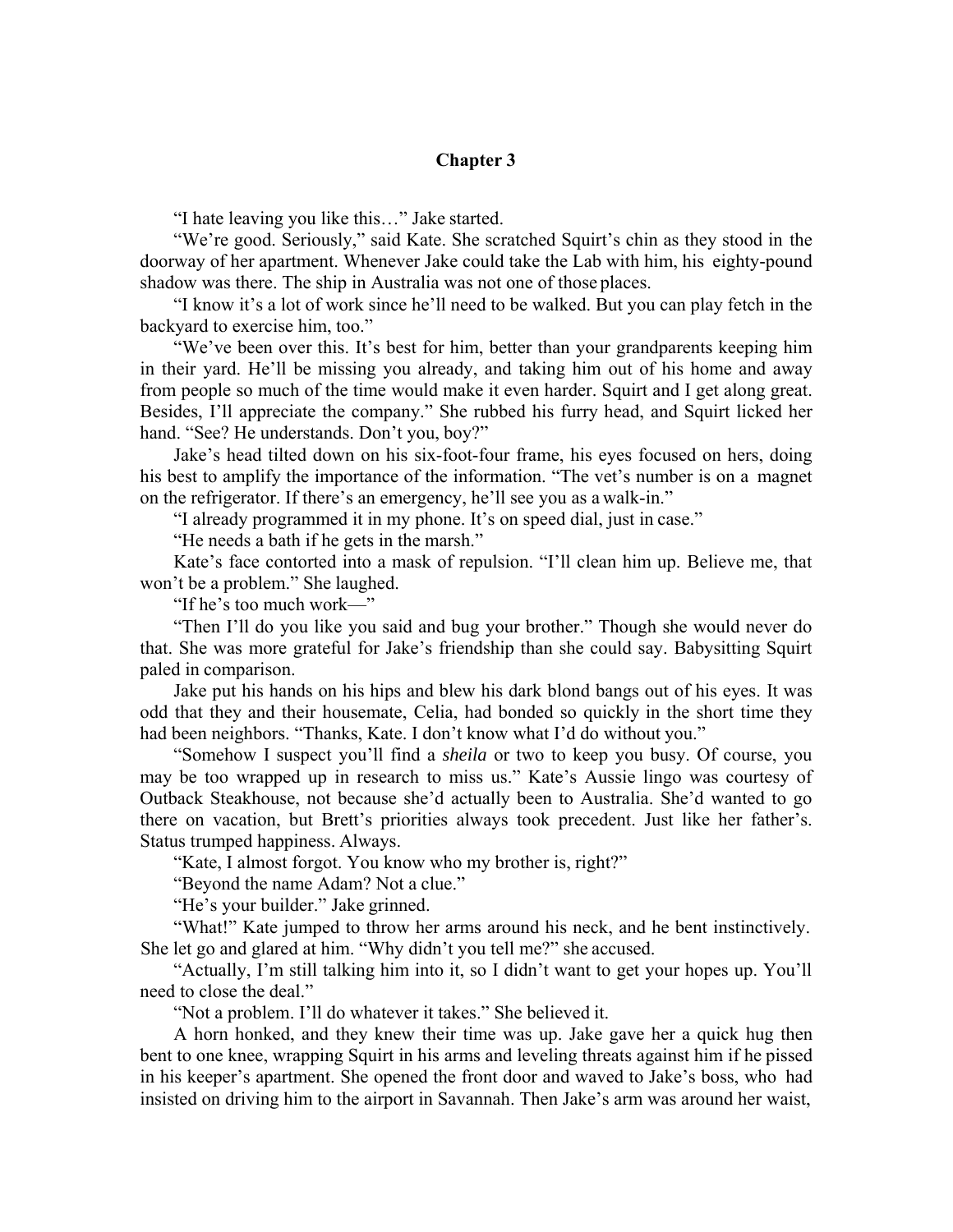and he delivered a peck to her cheek. "See ya, Kate." He grinned as he stepped away through the rain.

She stood on the wide wooden porch, Squirt stoically by her side, and watched his master descend the stairs and climb into the waiting Suburban.

"Come on, Squirt. Let's fix some lunch for me and grab you a bone."

\* \* \* \*

That afternoon, Kate bent over at her hips gathering the stack of mail she'd just dropped in the hallway while trying to unlock her apartment. It was mostly junk, but since she was collecting Jake's along with her own, there was twice as much scattered on the floor. She focused her attention on gathering the pile of slick cards and envelopes. So much so that she didn't hear the front door open or close.

"Hello?"

Kate snapped up and screamed, mail flying in every direction. She wore her old Levi's, a faded pink Powerpuff Girls T-shirt, and black Converse hi-tops. Her blond ponytail flew as she spun around. The owner of that male voice was laughing—at her.

"You live here?" he asked, still chuckling.

"Yeah," she responded. As she recovered, her eyes began to catalog the man before her. Even as a new resident, she suspected not enough strangers came through Moss Point to forget one like this. He was too rugged to be handsome. That compact body had broad shoulders and muscles everywhere. But that wasn't what made her speechless. His eyes, those bright blue, sparkling eyes, seemed to read Kate to the point of her own discomfort. Eyes that looked even bluer next to the scruffy chestnut hair peeking out from under a wet green ball cap. Hair that she wanted to run her fingers through as he held her with those strong hands and laid her down—

Kate flashed a smile and tried to remain calm. For heaven's sake, her hands were shaking. *This is ridiculous. I'm overreacting. No—I know what it is. Adrenaline, it's just adrenaline. You know, like fight or flight. He startled me, and now I want to run and hide under the chenille covers of my wrought-iron bed. He's just a guy. I swore them off. Breathe.*

"I said are you Kate?"

The stranger looked at her as if she was dense or something. No wonder as she hadn't even heard him the first time. He wasn't laughing anymore.

"Oh. Yeah. I'm Kate." Surely her brain would start functioning any second now. What was her problem anyway? She had just gotten out from under Brett. She wanted a man like she wanted the plague. Didn't she? Yet here she was, drooling like a teenager. Worse yet, like Squirt. "Can I help you with something?"

"Do you have the key to my apartment?"

"Your apartment?"

"Upstairs. I'm Adam, Jake's brother."

*Oh boy. This is not good.* How was she supposed to function with her hormones running out of control? Then it no longer mattered because they came to a grinding halt.

"You're him," she declared.

"Yeah. I'm him."

She didn't catch the exasperation in his voice. "No, you're *him*."

"I'm who?" His brows furrowed, and he took half a step backward. He looked at her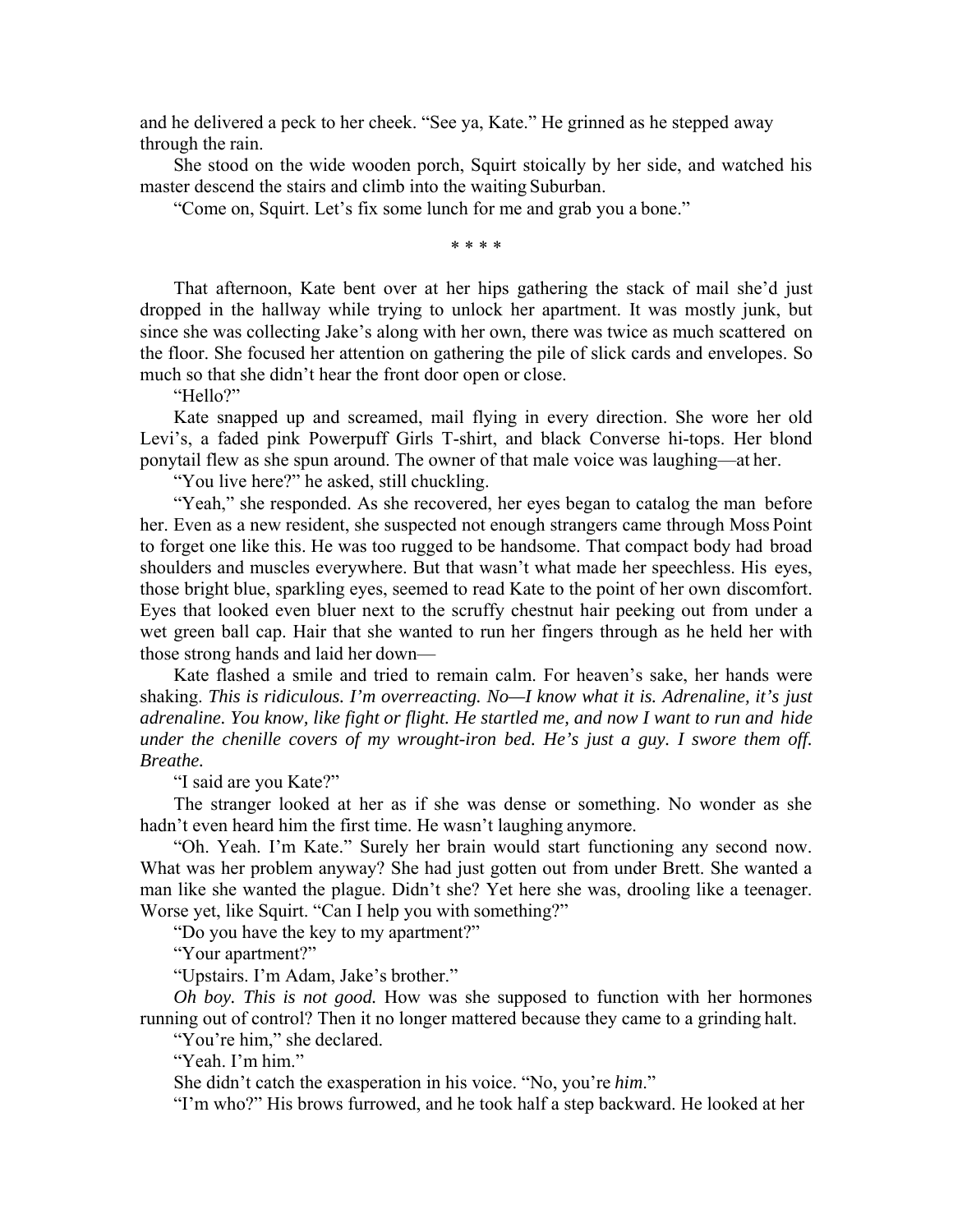warily, but she was too excited to care.

She stepped forward, staring up at him in wonder and awe. "My builder. You're my builder."

He looked down at her, then around the foyer. "Uh, is the landlord here?"

She ignored his reaction. "That doesn't matter. I've got the key. Oh, this is wonderful!" She clapped her hands with joy. She laughed, and the man looked that much cuter in his discomfort. "No, you don't understand. You can replace Eric, and you're going to be my neighbor. This is so great. Maybe we can catch up on the project schedule after all. I mean, we can work here at night, going over plans and doing whatever can be done off-site—"

Adam interrupted her, his tone curt, "Kate, there's obviously been a misunderstanding. I am not, nor will I be, your builder."

"But Jake said…"

"Jake was wrong. I spent the last four days trapped in my truck and cheap motel rooms. I listened to thirty hours of the driest audiobooks in the world and passed another ten kicking myself for not activating satellite radio. Except for the four hours I spent in a hard plastic chair surrounded by concrete walls in a waiting room so I could get my contractor's license, I have been looking at soybeans. Then I had the pleasure of spending two hours on the interstate in the pouring rain. The last thing I want to do right now is think about work. I am tired, and I want to sit comfortably, in peace, somewhere other than my truck."

Kate stuffed her hands in the front pockets of her well-worn jeans and offered a sympathetic, "Of course you do."

Oh dear. It seemed Adam was not responding well to her positive thinking. It looked as though her new builder—she maintained her upbeat outlook—was a little hesitant to acknowledge his role. If she didn't manage this just right, it could have disaster written all over it.

He repeated, "Would you get me the key to my brother's apartment?"

Visions of bankruptcy court and her parents' house flashed in her head. Retreat seemed to be the wisest option. Quietly and carefully, she turned, sidestepping the mail and disappearing into her home. She returned as he requested, turtle key chain in hand. Silently, she passed it to him and left again. She waited until he was gone to deal with the mess on the floor. If only she could sort out her life as easily as she did the mail.

Kate's positive attitude obviously had been over the top. She had no extra money to offer him an incentive even if she wanted to. Then it hit her. They said the way to a man's heart was through his stomach. Maybe that would be true for business relationships, too. Clinging to a ray of hope, she headed for her kitchen and pulled out the ingredients for the chocolate chip cookie recipe she knew by heart.

She paced her small apartment while they baked. Visions of pages from her notebook drifted through her mind, but she refused to let herself pick it up. Instead, she checked the cookies every five minutes until the timer buzzed.

While they were still warm, she transferred them to a plain white dinner plate, the most testosterone-laden dishware she had, and covered them in clear plastic wrap. She pulled out her collection of notecards from her desk. Selecting a monogrammed one with a blank interior, she opened it and wrote two words inside. Kate placed it in the envelope and put it on top of the cookies.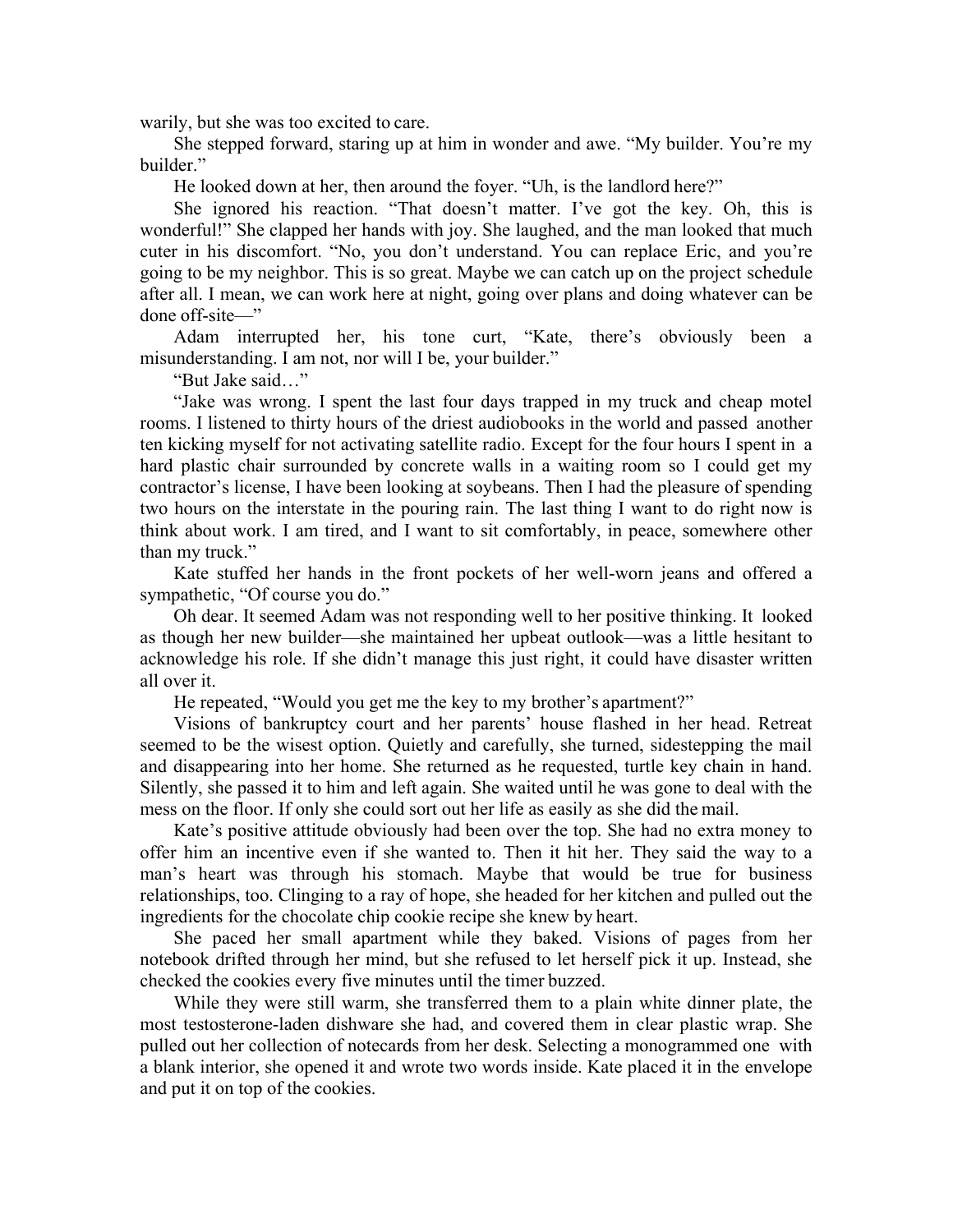Feeling a little like an idiot, Kate tiptoed up the house's creaky old stairs. Jake's no, Adam's—apartment sat directly above hers. She heard nothing through the door, though that wasn't unusual unless the TV volume was turned up. She gently slid the plate onto the floor, knocked three times, and then crept away as stealthily as she'd come. Satisfied she'd done all she could do for now, Kate had to do what she hated: sit back and wait.

Surely he wouldn't reject her peace offering. Heaven help her if he did.

\* \* \* \*

Adam could think of only one person who'd be knocking on his door, and she was the last person he wanted to see. *Kate must not like to take "no" for an answer.* Prepared for the worst, he yanked the door open to nothing. He peered out into the hall, looking both directions and not seeing a soul.

Then he smelled them. Cookies. Was a neighbor baking? He glanced down as he turned to shut the door and saw the plate and card. Again, one person came to mind. *What's she up to?* He was afraid to speculate. He hadn't eaten in hours, and the cookies were there, so he picked them up and carried them inside to the bar at the galley kitchen.

He opened the envelope and saw the name "Kate Braswell" monogrammed in a simple decorative font on the card. Navy on white. His artistic sensibilities appreciated the impression, classy without being stuffy. She hadn't come across that way. Maybe the stationery was a gift. He opened it and read, "I'm sorry."

*She should be.* She'd all but cornered him when she discovered who he was. Shoot, he hadn't even had a chance to get his bags out of the truck. He felt human now that he'd showered and changed—while she was baking cookies, obviously. He unwrapped them, and their aroma filled the apartment. His stomach growled, and he had a thought. Milk. Jake had been gone only a day. Maybe, just maybe, there was some left in the fridge. Adam rounded the counter and opened the door to a half-full gallon jug of the stuff that didn't expire for another week. He said thank you to his brother.

After pouring a short glass, he took his first bite and gave thanks for Kate as well. She might be a little high-strung, not ideal for a neighbor, but man, could she bake. The warm cookies were golden and lightly crisped. How did she do that? He could have sworn he tasted a hint of honest-to-god butter melting into the gooey semi-sweet chocolate chips. Chopped nuts, he tasted those, too. He finished the cookie and took a long swig of the milk. *Apology accepted.*

Maybe he needed to reexamine his perspective on Kate. Adam thought back on the shock in her eyes when he'd greeted her in the foyer. It was endearing, and her eventual smile made it worth wading through her initial confusion. If he wasn't wrong, she appreciated what she saw, too, which, considering he looked like hell after driving crosscountry, really said something. Maybe he could salvage this situation after all.

The next morning, Adam got a late start thanks to his jet lag. He might not have flown east this time, but driving took a different kind of toll on his body. It didn't matter. Adam needed to see Oakwood, to have an understanding of what needed to be done. To bring himself closer to resolving this lawsuit and going home to Oregon.

Adam ate a bowl of Jake's chocolate-flavored kids' cereal and managed to put together a pitiful tasting cup of coffee in a travel mug before heading out mid-morning. Locking up Jake's apartment, he headed through the drizzle to climb in his silver pickup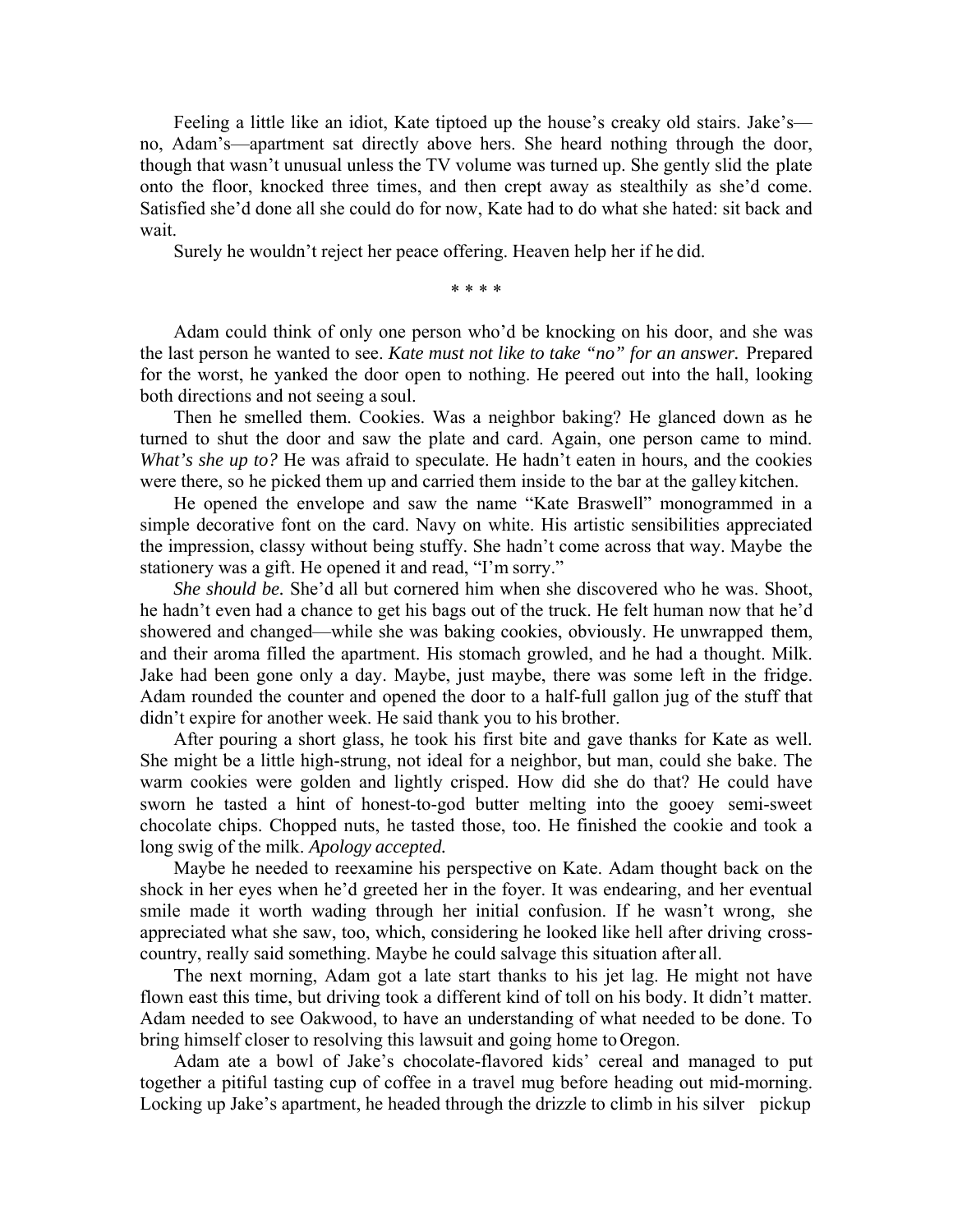parked on the side street. He headed toward the interstate to find a gas station. While Adam filled up his tank, he poured out his excuse for coffee and refilled his mug with the contents of the freshly brewed pot in the convenience store, stirring in two sugars and three packets of creamer.

With the hope of feeling more human than zombie, he downed a hefty swallow of his concoction and checked out with the clerk, who didn't look as if she was old enough to drive. Once he resettled his drink in his cup holder and himself under his seatbelt, he turned his truck back toward Moss Point. About halfway in, Adam hung a right onto Jones Creek Road, which ran along the coastline tracing the edges of the marsh. One half mile past its namesake, he hit his turn signal.

Adam had made this drive so many times in high school that he could still do it on autopilot. The five-foot, rectangular tabby columns made of oyster shell and limestone marked the entrance as they had for the last one hundred eighty-something years. The warped and rusty wrought-iron gates mirrored those in Adam's memory. He had a surreal moment when he realized the "No Trespassing" signs no longer applied to him because they belonged to him.

The dirt drive was overgrown from the bottom with grass, from the sides with blackberry bushes, and from the top with moss draped heavily like seaweed from the canopy of water oaks. Adam navigated it slowly, dodging the worst of it to protect the shiny paint of his relatively new truck. He'd managed to keep it intact for almost a year and had every intention of returning it to Oregon in the same condition it was in when he left, with the exception of an additional six thousand miles on his odometer. That couldn't be helped.

Adam's attention was so engaged in the obstacle course of an entrance that it was a relief to reach the circular drive at the end. Maybe he should have prepared himself better for this moment, coming to Oakwood after all these years. He reached for the pack of gum he'd forgotten to buy at the convenience store. The rain had morphed into a light drizzle, so he didn't bother to pull on the hood of his forest-green parka. Instead, he placed his faith in his matching Oregon Ducks ball cap, which was fraying around the edges and focused his attention on the uneven ground. Shutting the door, he turned to face his albatross in all its glory.

Adam shut down his memories to look through ten-foot tall shrubs, analyzing Oakwood from bottom to top. The brick and mortar ground-level basement was weatherworn and crumbling in a few places. That was only aesthetics. A couple of inches missing from the two-and-a-half-foot thick wall was structurally irrelevant. The front porch that sagged on its base was another story. Over half of the boards were missing, and those that weren't were warped by time and the elements. Four massive round columns supported the portico, which, if marble, could have easily passed for those of a Greek temple. These giants were covered in now dingy white plaster, which was cracked and had fallen away in places, revealing their brick cores. Even when Oakwood was built, few artisans had the technical expertise to form the simple tapered pillars from rectangular blocks. He would rather restore the originals than replace them with some formed from fiberglass and shipped from a factory. The very thought repulsed him.

Eric had hauled off the wooden palette that kids had propped against the front of the house as a makeshift ladder. Spiders reigned in the basement, but he had nailed plywood to the original window frames to secure that level anyway. Even as a teenager, Adam had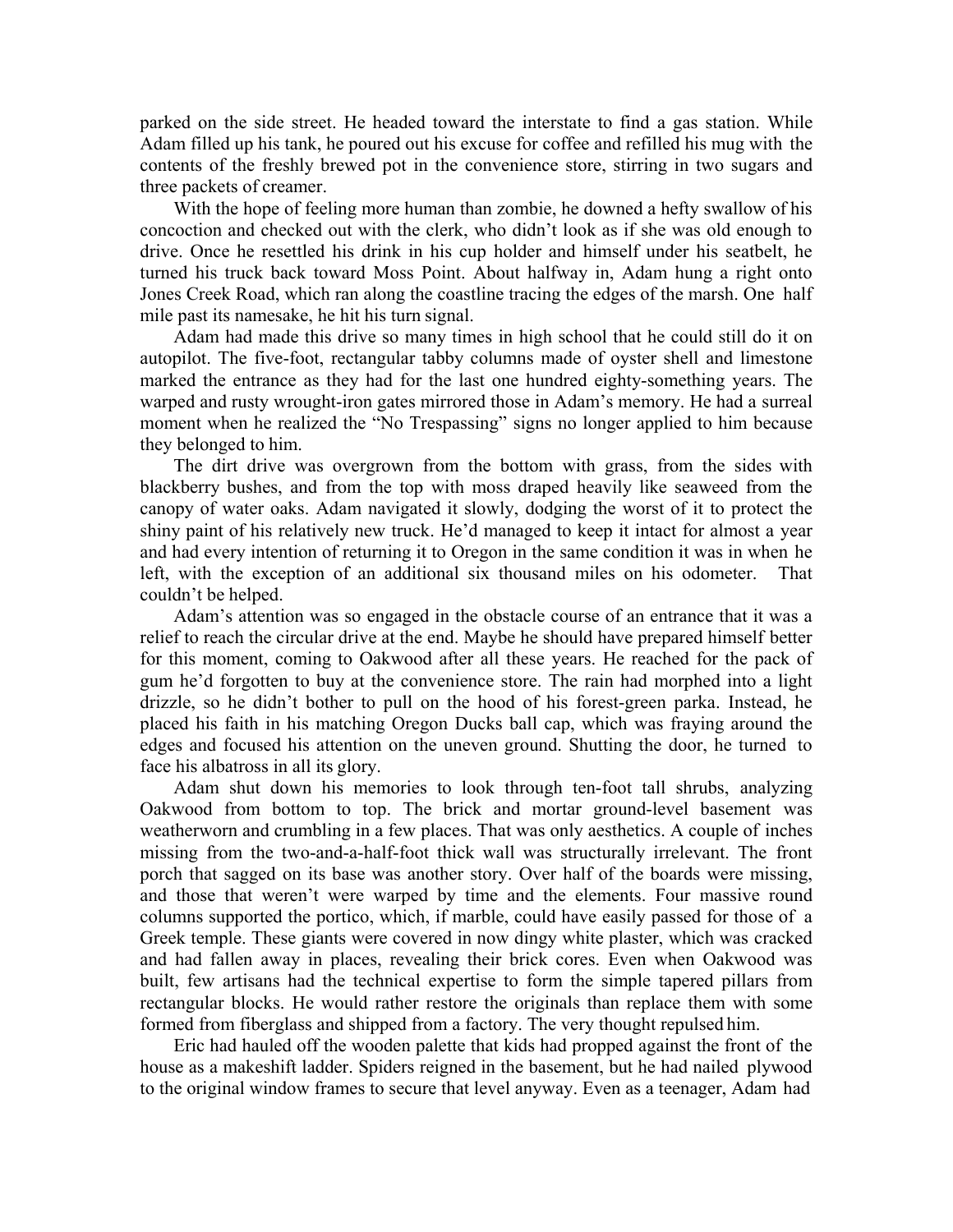recognized the decrepit stairs that connected the ground floor to the main level as hazardous. He wondered about the state of the interior but wasn't going to undo Eric's work to satisfy an illogical sense of curiosity, especially in the rain and without supplies.

The front windows and doors on the porch had been barricaded in much the same manner as those on the above-ground basement. Adam circled the structure, checking the left and right brick wings that created an H-shape off the plaster facade of the wide center hall. Both were in the tight grasp of spindly fingers of vines. A few patches of Spanish moss were draped from the less secure second-story windows, windows that should have been protected by their decrepit wooden shutters hanging askew. Through the missing slats, he could barely distinguish grayed strips of plywood that had been nailed horizontally on the inside of the frames. Against his will, Adam's eyes wandered to the back corner, to the kitchen. *If I hadn't caught Missy in there, she might have left me alone. But she chose to screw that guy, and now she's trying to screw me.*

The rain fell harder, and Adam abandoned his survey. He heaved himself back into his truck, steeped in uselessness. Before Eric's accident, the builder had bombarded every possible entry point with more nails than your average adolescent had the strength to pry out. Adam couldn't have sealed the place up better himself. *If it was boarded up like this when I was a teenager, I'd have driven the extra half-hour to the nearest beach instead of trying to get in.*

With his lawyer tied up in court until Tuesday, Adam couldn't make any progress on the lawsuit for the next few days. He had left his job and his home to come back to Moss Point, only to be relegated to impotence. There was absolutely nothing for him to do right now.

Unless he decided to help Kate.

Even if he didn't take on her project, the rote motions of evaluating her space might occupy his mind. He preferred that to hiding out in Jake's apartment for the next few days, as he certainly wasn't going out to socialize. He could spend the weekend watching TV in Jake's recliner, then explore his temporary distraction on Monday. *I wouldn't mind seeing Kate again. I wonder what she's like when she's not rattled?*

Adam sent an email to Eric's work address. Someone had to be checking it. Surely the team wouldn't have a problem with Adam picking up where Eric left off.

\* \* \* \*

Kate spent the weekend playing with Squirt and tempting Adam. Between walks around town and a trip to Savannah for Squirt to visit a "real" no-leash dog park, she slid photos of her unfinished shop under Adam's door. She left snicker doodles and blond brownies outside his apartment. Colored index cards read, "Aren't you just a little curious?" and "Will you take a peek?"

Her subversive tactics must have worked because he agreed to, as he put it, "just look it over as a courtesy."

On Monday morning, Kate arrived at her shop a half-hour before they were supposed to meet. She'd opted to wear a pale yellow Tahari suit left over from her high society days, a pair of not-too-high heels, and full makeup to highlight her almond-shaped green eyes. Her straight blond hair was in its usual ponytail, though today it was secured elegantly at the nape of her neck. She considered her understated diamond jewelry from Tiffany's to be the perfect finishing touch. The forecasted storms had rain falling in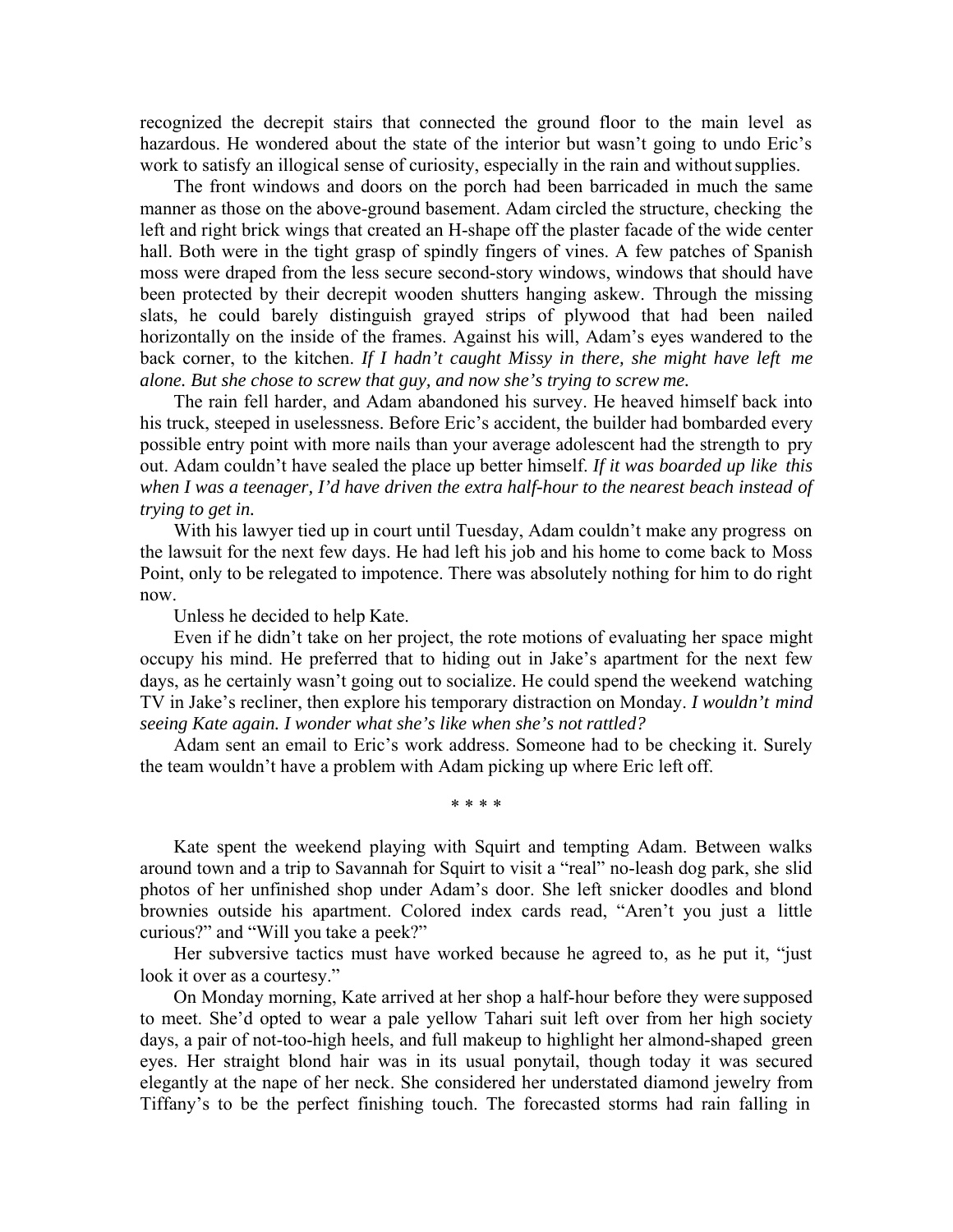sheets, and she'd elected to use an umbrella. She had her notebook, her favorite black gel ink pen, her paint swatches, and a bad case of nerves.

Adam strolled in, oblivious to the weather—that happened much like receiving a vaccine against rain when you moved to the Pacific Northwest—at ten o'clock, right on time.

"Good morning." Kate managed a chipper yet professional tone as she opened the door for him. She would be his dream client today.

"Morning. Thanks." Adam's worn plaid shirt, Levi's, and work boots signaled his readiness to take on the job—or so she hoped. He carried an armful of rolled-up blueprints and a travel mug she assumed held coffee. He walked to the counter and set everything down. Then he faced her and shuffled his feet, eyes downcast.

"Listen, about the other day…"

"You were right. I was out of line."

That had him raising his head. "Thanks for the cookies. They were really good."

"You're welcome," she said with a casualness that masked her fear that he still might reject her as a client. "Can we start over?"

"Sure." He extended his hand. "Adam Moultrie." Kate's smile turned to shock. Then shock to horror. She'd forgotten every bit of manners she'd ever been taught.

"Oh, hell no!" came out of her mouth before she could think.

Tales of Adam Moultrie's misdeeds were legendary in Moss Point. From getting drunk before school—didn't they find him passed out on the baseball field one morning?—to throwing desks and playing with knives in class to leaving his prom date at a party at Oakwood, he defined "bad boy." She heard he rode his buddy's motorcycle through the halls of the Moss Point High, and even though people had sworn they personally witnessed it, the allegation seemed so absurd that she couldn't bring herself to believe it was true. People still placed bets on whether he was dead or in prison somewhere. There was no way she would trust her dream, her livelihood, and therefore her life to this icon of irresponsibility. No, this was not acceptable. It was worse than having no builder at all.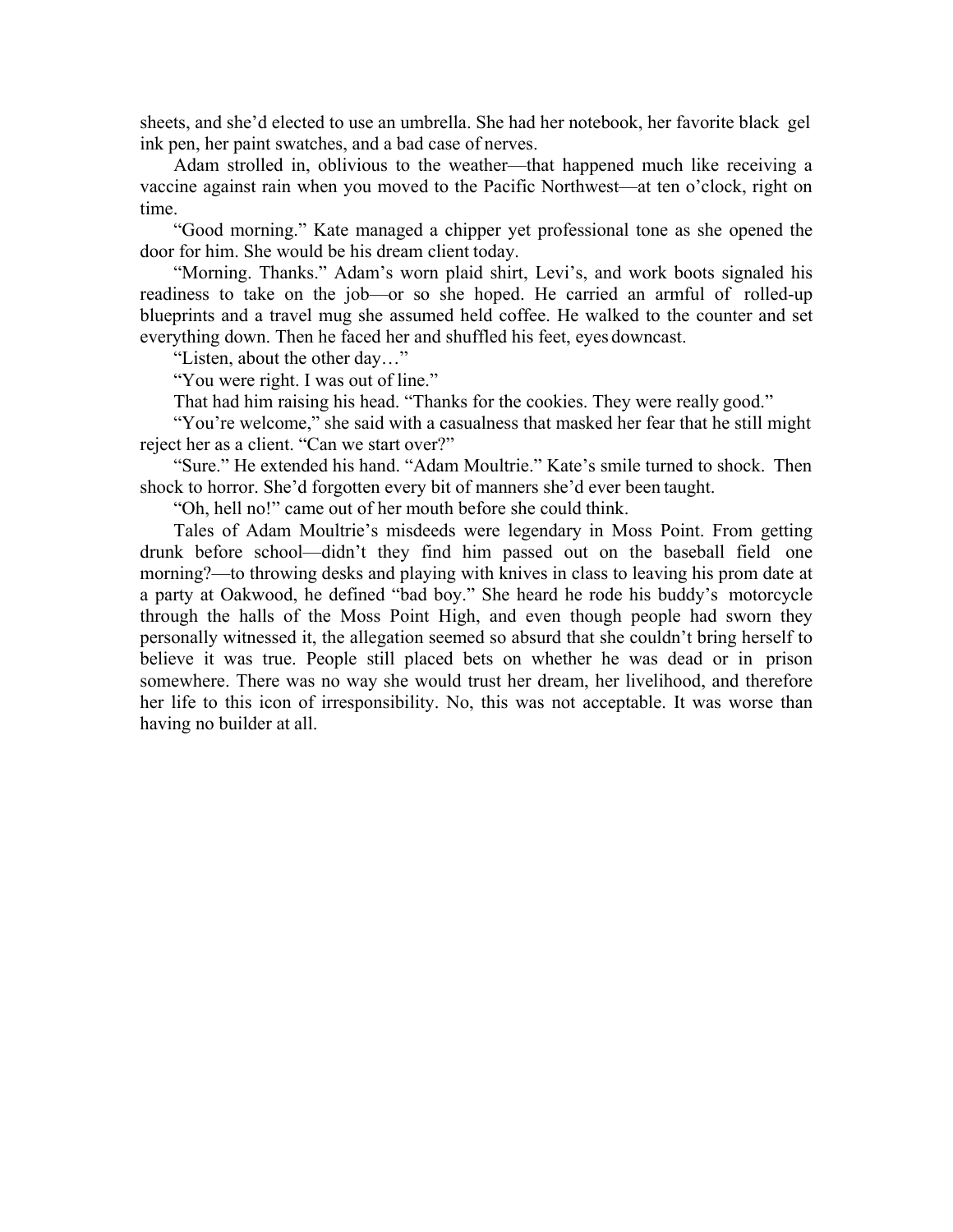# **Author's Note**

Thank you for reading the first three chapters of **Not Quite Home**.

The book is available at www.lsbooks.com for pre-order with a 20% discount until its release on July  $13<sup>th</sup>$ , 2015.

It also will be available at major retailers, such as Amazon, Barnes & Noble, and iBooks.